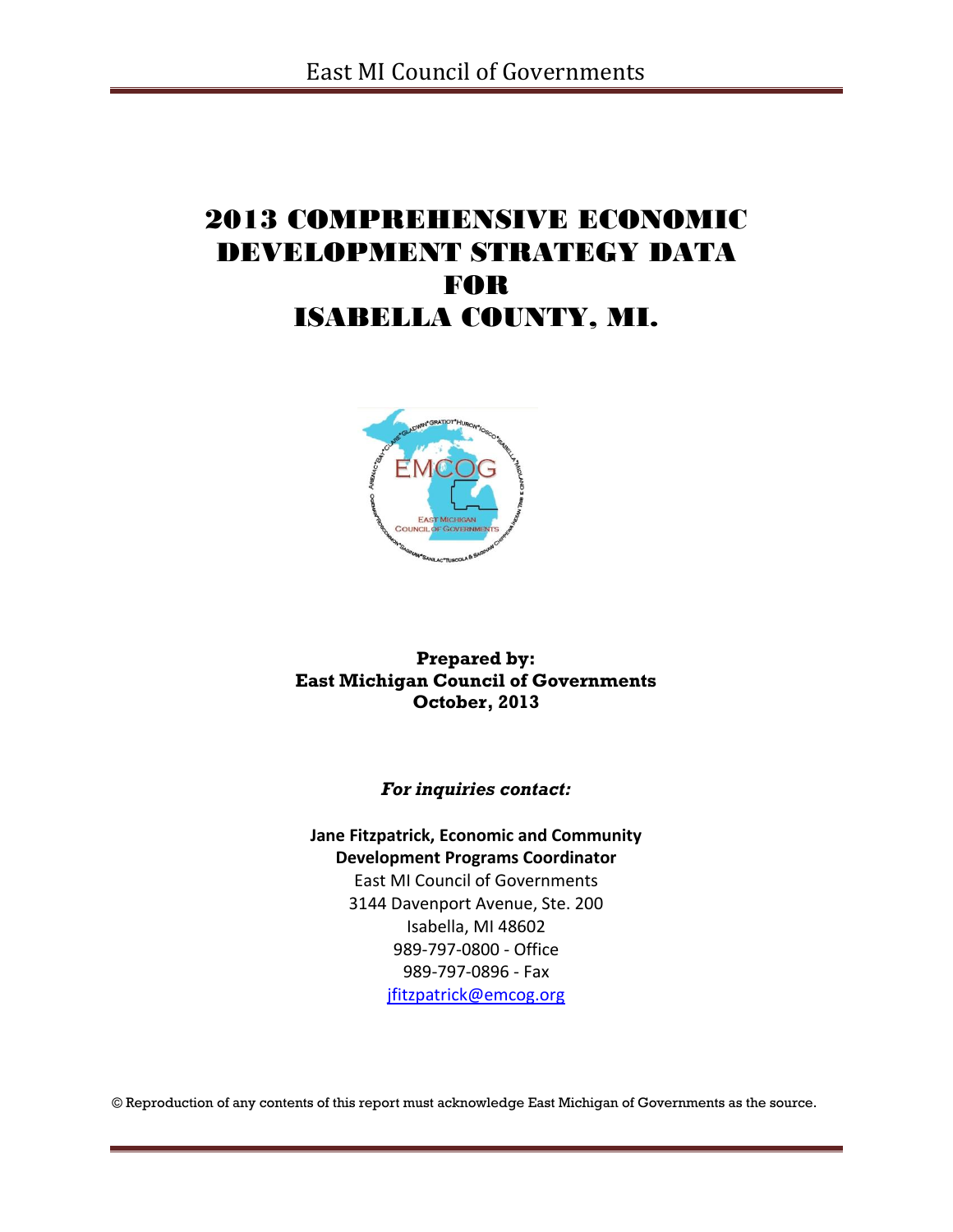#### *TABLE OF CONTENTS 2013 CEDS DATA FOR ISABELLA COUNTY*

| Page |
|------|
|      |
|      |
|      |
|      |
| 18   |
|      |

### *LIST OF TABLES*

| Table 1  |                                                                           |
|----------|---------------------------------------------------------------------------|
| Table 2  |                                                                           |
| Table 3  |                                                                           |
| Table 4  |                                                                           |
| Table 5  |                                                                           |
| Table 6  |                                                                           |
| Table 7  |                                                                           |
| Table 8  |                                                                           |
| Table 9  |                                                                           |
| Table 10 |                                                                           |
| Table 11 |                                                                           |
| Table 12 |                                                                           |
| Table 13 |                                                                           |
| Table 14 |                                                                           |
| Table 15 |                                                                           |
| Table 16 |                                                                           |
| Table 17 |                                                                           |
| Table 18 |                                                                           |
| Table 19 |                                                                           |
| Table 20 |                                                                           |
| Table 21 | Job Impact of Establishment Expansions & Contractions 2006 - 2009         |
| Table 22 | Jobs Impacted By Establishments Moving In & Out of the Region 2006 - 2009 |
| Table 23 |                                                                           |
| Table 24 |                                                                           |
| Table 25 |                                                                           |
| Table 26 |                                                                           |
| Table 27 |                                                                           |
| Table 28 |                                                                           |
| Table 29 |                                                                           |
| Table 30 |                                                                           |
| Table 31 |                                                                           |
| Table 32 |                                                                           |
| Table 33 |                                                                           |
| Table 34 |                                                                           |
| Table 35 |                                                                           |
| Table 36 |                                                                           |
|          |                                                                           |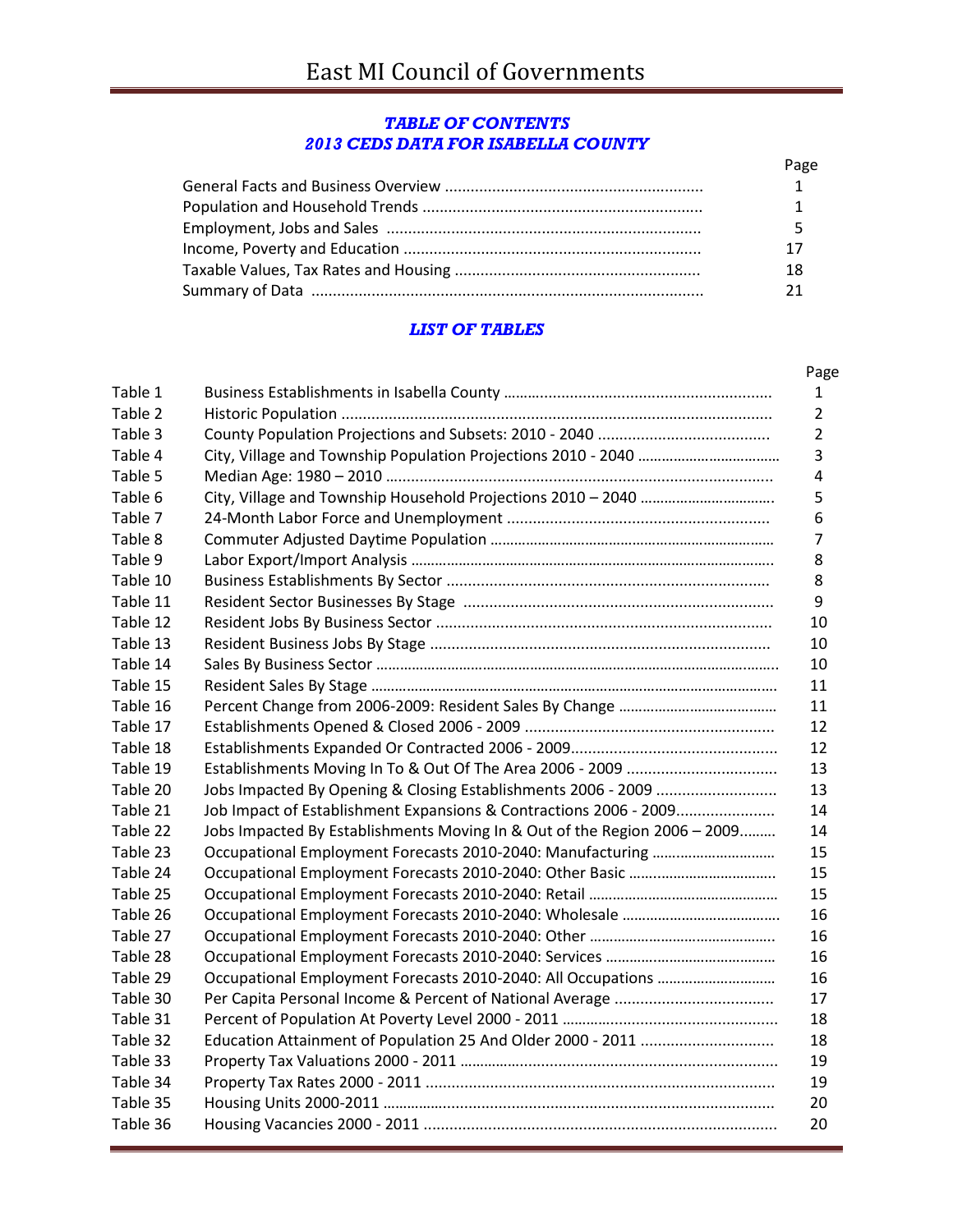### **General Facts About Isabella County**

County Seat: City of Mt Pleasant Land Area: 574.27 square miles Local Governments:1 city, 2 villages, 16 townships 2010 Population: 70,311 Population Density: 122.4 persons per square mile Median Age: 25.1

| Table 1: Business Establishments In Isabella County <sup>1</sup> |                                                      |                    |                      |                    |       |         |  |  |  |  |
|------------------------------------------------------------------|------------------------------------------------------|--------------------|----------------------|--------------------|-------|---------|--|--|--|--|
| <b>Type of Establishment</b>                                     | <b>Self</b><br><b>Employed</b><br>& Stage 1<br>(1-9) | Stage 2<br>(10-99) | Stage 3<br>(100-499) | Stage 4<br>(500 +) | Total | Percent |  |  |  |  |
| Natural Resource & Mining                                        | 15                                                   | 11                 |                      |                    | 26    | 1.8%    |  |  |  |  |
| Construction                                                     | 101                                                  | 24                 | 3                    |                    | 128   | 9.1%    |  |  |  |  |
| Manufacturing                                                    | 37                                                   | 15                 | 6                    |                    | 58    | 4.1%    |  |  |  |  |
| Trade, Transportation,                                           |                                                      |                    |                      |                    |       |         |  |  |  |  |
| <b>Utilities</b>                                                 | 213                                                  | 96                 | 6                    |                    | 315   | 22.3%   |  |  |  |  |
| Information                                                      | 15                                                   | 8                  | 1                    |                    | 24    | 1.7%    |  |  |  |  |
| <b>Financial Activities</b>                                      | 117                                                  | 27                 | 3                    |                    | 147   | 10.4%   |  |  |  |  |
| <b>Professional and Business</b>                                 |                                                      |                    |                      |                    |       |         |  |  |  |  |
| <b>Services</b>                                                  | 150                                                  | 33                 | 3                    |                    | 186   | 13.2%   |  |  |  |  |
| <b>Educational &amp; Health Services</b>                         | 137                                                  | 76                 | 4                    | $\mathfrak{p}$     | 219   | 15.5%   |  |  |  |  |
| Leisure & Hospitality                                            | 57                                                   | 89                 | $\overline{2}$       |                    | 148   | 10.5%   |  |  |  |  |
| Public Adm. & Other Services                                     | 135                                                  | 26                 |                      |                    | 161   | 11.4%   |  |  |  |  |
| Total                                                            | 977                                                  | 405                | 28                   | 2                  | 1,412 |         |  |  |  |  |

#### Source: Compiled by EMCOG from U.S. Census Selected Statistics by Economic Sector, based on 2011 County Business Patterns

#### **POPULATION AND HOUSEHOLD TRENDS**

Past, present and future growth patterns are a driving force and indicator of the future health and sustainability of a region. They help to define existing problems along with available socioeconomic resources and represent the current and future demands for those available resources. The sustainability of a region is dependent on how well the region meets the future needs of its residents. Future needs depend on a myriad of things including changes in population and households (both numbers and the details of those numbers) combined with existing development patterns and policy choices.

Table 2 presents a population history of Isabella County. Between 1980 and 2000 the County experienced a 17.1% population increase from 54,110 persons in 1980 to 63,351 persons in 2000. The County's population growth was greater than the experience of both the EMCOG Region and the State of Michigan. The 2010 U.S. Census results show that Isabella County continued to grow with a population increase of 11.0% since 2000 resulting in a population of 70,311.

 $\overline{a}$ 

<sup>&</sup>lt;sup>1</sup> The County Business Data in Table 1 is lower than the same type of data in Tables 8 and 9 due to the different sources for the data:Table 1 data is based upon ES-202 filings as compiled by the Bureau of Labor Statistics; Tables 8 and 9 data are based upon National Establishment Time-Series [NETS] as compiled by Walls and Associates using Dun & Bradstreet's Market identifier files. The NETS data includes businesses and jobs that the ES-202 data does not capture such as many smaller businesses and part time proprietors and jobs. Further information on the differences in the two data sources can be found at <http://youreconomy.org/pages/insights.lasso#insights-NETS%20versus%20ES-202>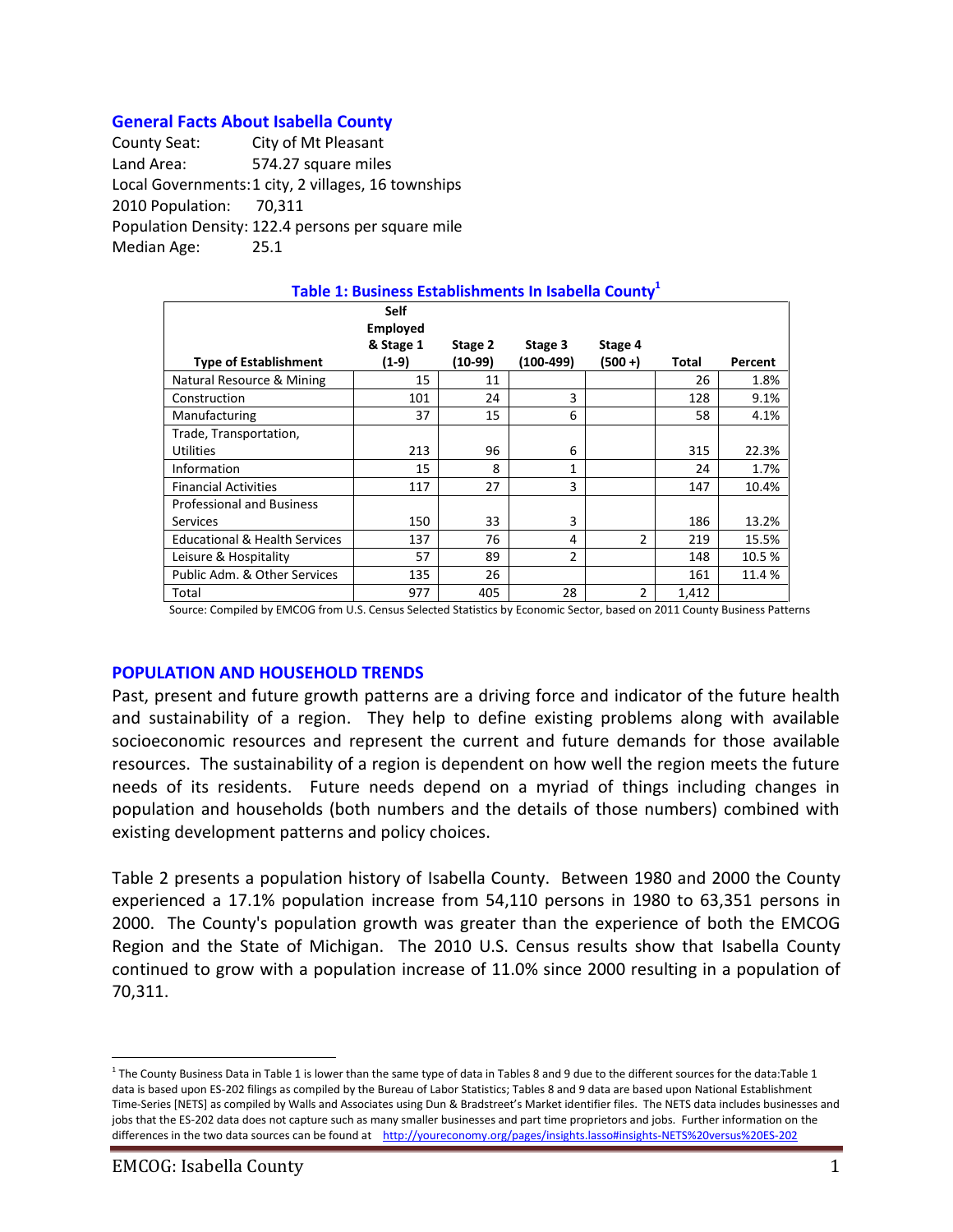|                        | <b>Census</b> | Census    | <b>Census</b> | <b>Census</b> | % Change    | % Change    |  |  |
|------------------------|---------------|-----------|---------------|---------------|-------------|-------------|--|--|
| <b>Jurisdiction</b>    | 1980          | 1990      | 2000          | 2010          | 1980 - 2000 | 2000 - 2010 |  |  |
| <b>Isabella County</b> | 54.110        | 54.624    | 63.351        | 70.311        | 17.1%       | 11.0%       |  |  |
| State                  | 9,262,078     | 9,295,297 | 9.938.823     | 9,883,640     | 7.3%        | $-0.6%$     |  |  |
| <b>EMCOG Region</b>    | 769.929       | 753,723   | 796.598       | 780,869       | 3.5%        | $-2.0%$     |  |  |

#### **Table 2: Historic Population**

Source: Compiled by EMCOG from U. S. Census

Table 3 presents population estimates for Isabella County through the year 2040. These population estimates are based on a combination of average growth trends over the last four Decennial Censuses (1980, 1990, 2000 and 2010) and population estimates provided by the Michigan Department of Transportation.<sup>2</sup>

The average annual growth rate from 2010 to 2040 is shown on the right side of the table. Based on the population estimates Isabella County will experience an increase in population from the year 2010 to 2040 of 0.47% per year.

What is interesting to note in Table 3 are the Population subsets that make up the projections. In Isabella County there is a projected population decline of -3,475 from the "Domestic Migration Under the Age of 65" subset. This loss is more than offset by the projected growth in all of the other population subsets into the County. The population changes in Isabella County regarding overall growth as well as the "Natural Increase" (births – deaths) population subset changes contrast with the EMCOG Region as a whole which is forecast to lose population in both of these subsets.

| <u> Table 3. Fupulation Frujections. 2010 - 2040</u> |                                    |                                  |                                |                                  |                                  |                                |                                       |  |
|------------------------------------------------------|------------------------------------|----------------------------------|--------------------------------|----------------------------------|----------------------------------|--------------------------------|---------------------------------------|--|
| <b>Jurisdiction</b>                                  | <b>Census</b><br>2010<br>(1,000's) | <b>MDOT</b><br>2020<br>(1,000's) | <b>MDOT</b><br>2030<br>1,000's | <b>MDOT</b><br>2040<br>(1,000's) | Change<br>2010-2040<br>(1,000's) | Percent<br>Change<br>2010-2040 | Annual<br>Growth<br>Rate<br>2010-2040 |  |
| <b>Isabella County</b>                               | 70.1                               | 72.6                             | 77.4                           | 80.8                             | 10.7                             | 15.2%                          | 0.47%                                 |  |
| <b>Population Subsets</b>                            |                                    |                                  |                                |                                  |                                  |                                |                                       |  |
| Natural Increase                                     |                                    | 4.3                              | 2.4                            | 1.1                              | 7.8                              |                                |                                       |  |
| <b>International Migration</b>                       |                                    | 1.5                              | 1.8                            | 2.6                              | 5.5                              |                                |                                       |  |
| Domestic Migration 65+                               |                                    | -                                | 0.3                            | 0.6                              | 0.9                              |                                |                                       |  |
| Domestic Migration Under 65                          |                                    | $-3.2$                           | 0.3                            | $-0.6$                           | $-3.5$                           |                                |                                       |  |
| <b>EMCOG</b>                                         | 780.8                              | 774.0                            | 766.1                          | 773.7                            | $-7.1$                           | $-0.9%$                        | $-0.03%$                              |  |
| <b>Population Subsets</b>                            |                                    |                                  |                                |                                  |                                  |                                |                                       |  |
| Natural Increase                                     |                                    | 5.9                              | $-3.4$                         | $-16.0$                          | $-13.5$                          |                                |                                       |  |
| <b>International Migration</b>                       |                                    | 5.6                              | 7.0                            | 8.6                              | 21.2                             |                                |                                       |  |
| Domestic Migration 65+                               |                                    | $-0.2$                           | .06                            | 0.9                              | 0.8                              |                                |                                       |  |
| Domestic Migration Under 65                          |                                    | $-21.6$                          | $-.05$                         | 6.1                              | $-15.6$                          |                                |                                       |  |

### **Table 3: Population Projections: 2010 - 2040**

Source: Compiled by EMCOG from Michigan Department of Transportation Planning

 $\overline{a}$ 

 $^{2}$  The population numbers are shown in 1,000s for ease of reading the table.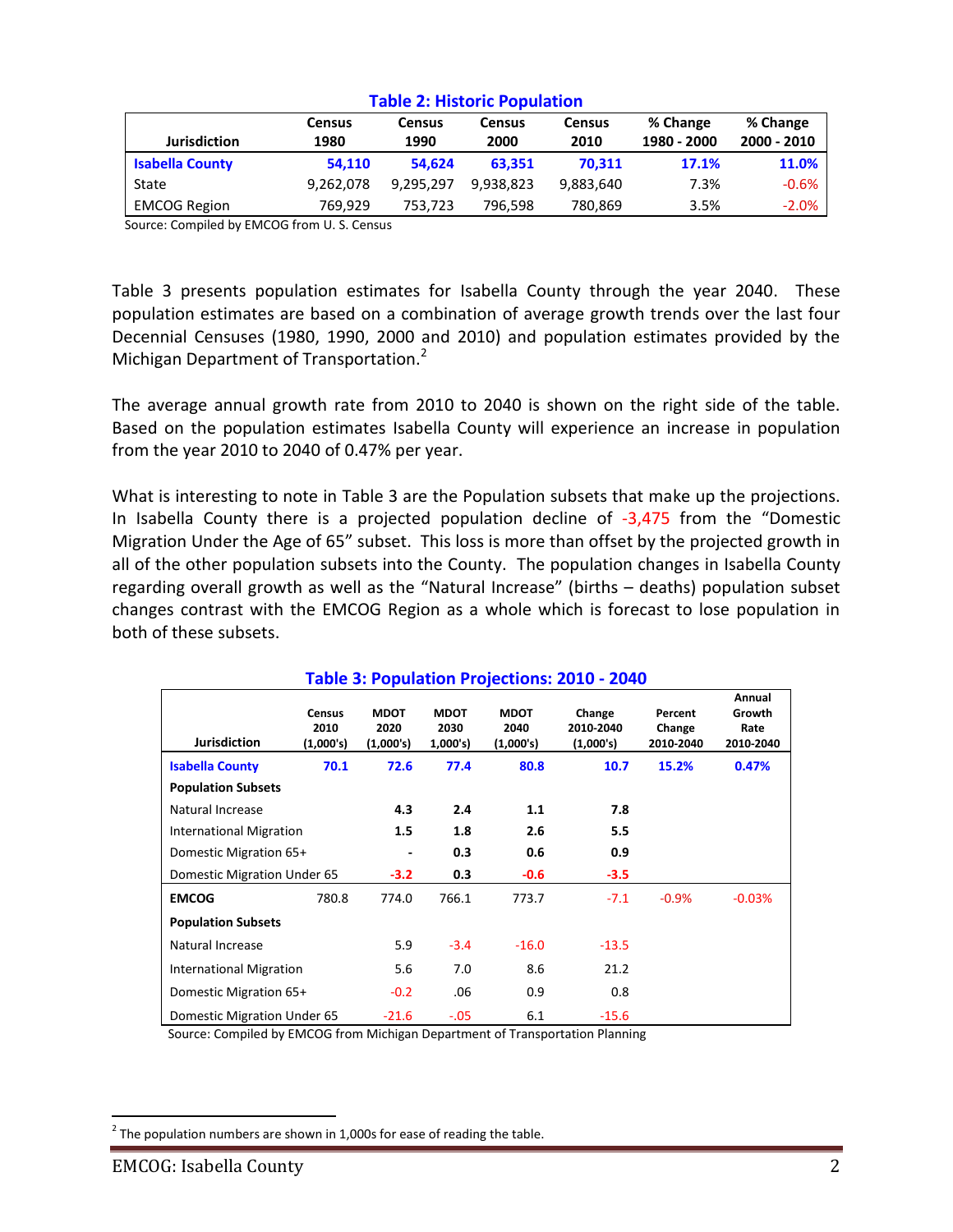Table 4 provides further detail of population forecasts for each city/village/township within Isabella County. The percent changes in population from 2010 to 2020 and from 2020 to 2040 are shown on the right side of the table. Based on population estimates all but one local unit (Village of Shepherd) in Isabella County is estimated to experience an increase in population from the 2010 Census to 2020 ranging from a low of 0.4% (Coe Township) to a high of 11.2% (Union Township). The population for all local units will grow from 2020 to 2040 by as much as 25.1% in Union Township.

NOTE: for the purpose of transportation planning the population forecasts as provided by MDOT were done by Traffic Analysis Zone (TAZ) within Isabella County. A TAZ boundary may include a city or village as well as a township. The Village of Rosebush was embedded within a larger TAZ (Isabella Township) in the MDOT forecasts. EMCOG prepared forecasts for this village based on their 2010 Census population and using the same growth assumptions that were used by MDOT for the TAZ in which they are located. The resulting balance of the affected TAZ was adjusted accordingly in the following table.

|                           |               |             |             | <b>Percent</b> | <b>Percent</b> |
|---------------------------|---------------|-------------|-------------|----------------|----------------|
|                           | <b>Census</b> | <b>MDOT</b> | <b>MDOT</b> | <b>Change</b>  | <b>Change</b>  |
| <b>Local Unit</b>         | 2010          | 2020        | 2040        | 2010-2020      | 2020-2040      |
| <b>Broomfield</b>         |               |             |             |                |                |
| Township                  | 1,849         | 1,880       | 2,037       | 1.7%           | 8.3%           |
| Chippewa Township         | 4,654         | 4,691       | 5,000       | 0.8%           | 6.6%           |
| Coe Township              | 1,564         | 1,570       | 1,659       | 0.4%           | 5.7%           |
| <b>Coldwater Township</b> | 777           | 786         | 843         | 1.1%           | 7.3%           |
| Deerfield Township        | 3,188         | 3,305       | 3,705       | 3.7%           | 12.1%          |
| Denver Township           | 1,148         | 1,163       | 1,250       | 1.3%           | 7.5%           |
| <b>Fremont Township</b>   | 1,455         | 1,468       | 1,568       | 0.9%           | 6.8%           |
| Gilmore Township          | 1,459         | 1,470       | 1,566       | 0.8%           | 6.5%           |
| Isabella Township         | 1,885         | 1,898       | 2,020       | 0.7%           | 6.4%           |
| Lincoln Township          | 2,115         | 2,135       | 2,282       | 0.9%           | 6.9%           |
| Mt. Pleasant City         | 26,016        | 26,385      | 28,443      | 1.4%           | 7.8%           |
| Nottawa Township          | 2,282         | 2,306       | 2,469       | 1.0%           | 7.1%           |
| <b>Rolland Township</b>   | 1,305         | 1,353       | 1,517       | 3.7%           | 12.1%          |
| Shepherd Village          | 1,515         | 1,499       | 1,542       | $-1.1%$        | 2.9%           |
| Sherman Township          | 2,991         | 3,050       | 3,320       | 2.0%           | 8.9%           |
| <b>Union Township</b>     | 12,927        | 14,371      | 17,977      | 11.2%          | 25.1%          |
| Vernon Township           | 1,416         | 1,430       | 1,531       | 1.0%           | 7.0%           |
| Village of Rosebush       | 368           | 371         | 394         | 0.7%           | 6.4%           |
| Wise Township             | 1,397         | 1,460       | 1,659       | 4.5%           | 13.6%          |
| <b>Isabella County</b>    | 70,311        | 72,590      | 80,782      | 3.2%           | 11.3%          |

# **Table 4: Isabella County City, Village and Township Population Projections: 2010-2040**

 Source: Compiled by EMCOG from Michigan Department of Transportation Planning; MDOT Source: Institute for Research, Employment and the Economy, University of Michigan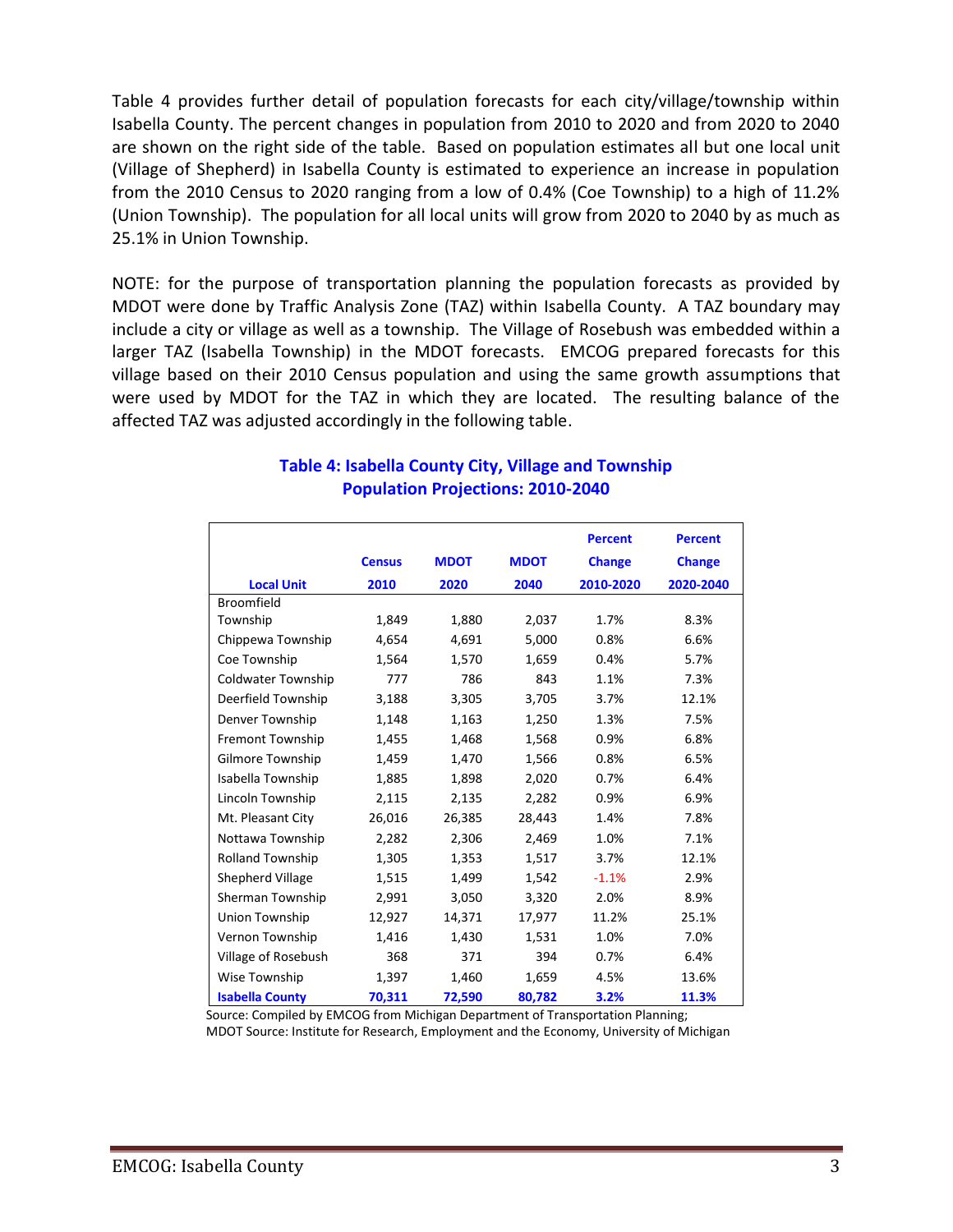Another element of population trends is the age of the population as it directly impacts availability of a workforce and the experience of the workforce and types of both public and private services needed by the population. Table 5 identifies the median age<sup>3</sup> for Isabella County for 4 decennial censuses (1980, 1990, 2000 and 2010). Isabella County's median age is the youngest in the EMCOG Region.

| <b>Table 5: Median Age 1980 - 2010</b> |                       |                       |                       |                       |                                  |                                  |  |  |
|----------------------------------------|-----------------------|-----------------------|-----------------------|-----------------------|----------------------------------|----------------------------------|--|--|
| <b>Jurisdiction</b>                    | <b>Census</b><br>1980 | <b>Census</b><br>1990 | <b>Census</b><br>2000 | <b>Census</b><br>2010 | Percent<br>Change<br>1980 - 2000 | Percent<br>Change<br>2000 - 2010 |  |  |
| <b>Isabella County</b>                 | 22.7                  | 24.5                  | 25.1                  | 25.1                  | 10.6%                            | 0.0%                             |  |  |
| <b>EMCOG Region</b>                    | 28.8                  | 33.2                  | 37.2                  | 39.7                  | 29.2%                            | 6.7%                             |  |  |

Source: Compiled by EMCOG from U.S. Census

Table 6 presents household (HH) estimates for the cities, villages and townships within Isabella County through the year 2040. From 2010 to 2020 the number of households is projected to increase by 11.2% countywide compared to a smaller increase in population of 3.2% indicating a shift to smaller household size. From 2020 to 2040 the local units in the County are all forecast to experience a further increase in the number of households ranging from 2.2% in Shepherd Township to a high of 41% in Union Township

As noted earlier these estimates along with the population estimates in Tables 4 as well as the household estimates in Table 6 were developed by MDOT for transportation planning purposes and therefore were done by Traffic Analysis Zone (TAZ) within Isabella County. A TAZ boundary may include a city or village as well as a township. The Village of Rosebush was embedded within Isabella Township in the MDOT forecasts. EMCOG prepared forecasts for the village based on their 2010 Census households and using the same growth assumptions that were used by MDOT for the TAZ in which it is located. The resulting balance of the affected TAZ was adjusted accordingly in the following table.

 $\overline{a}$ 

<sup>3</sup> The mid-point or the age at which 50% of the population is younger and 50% is older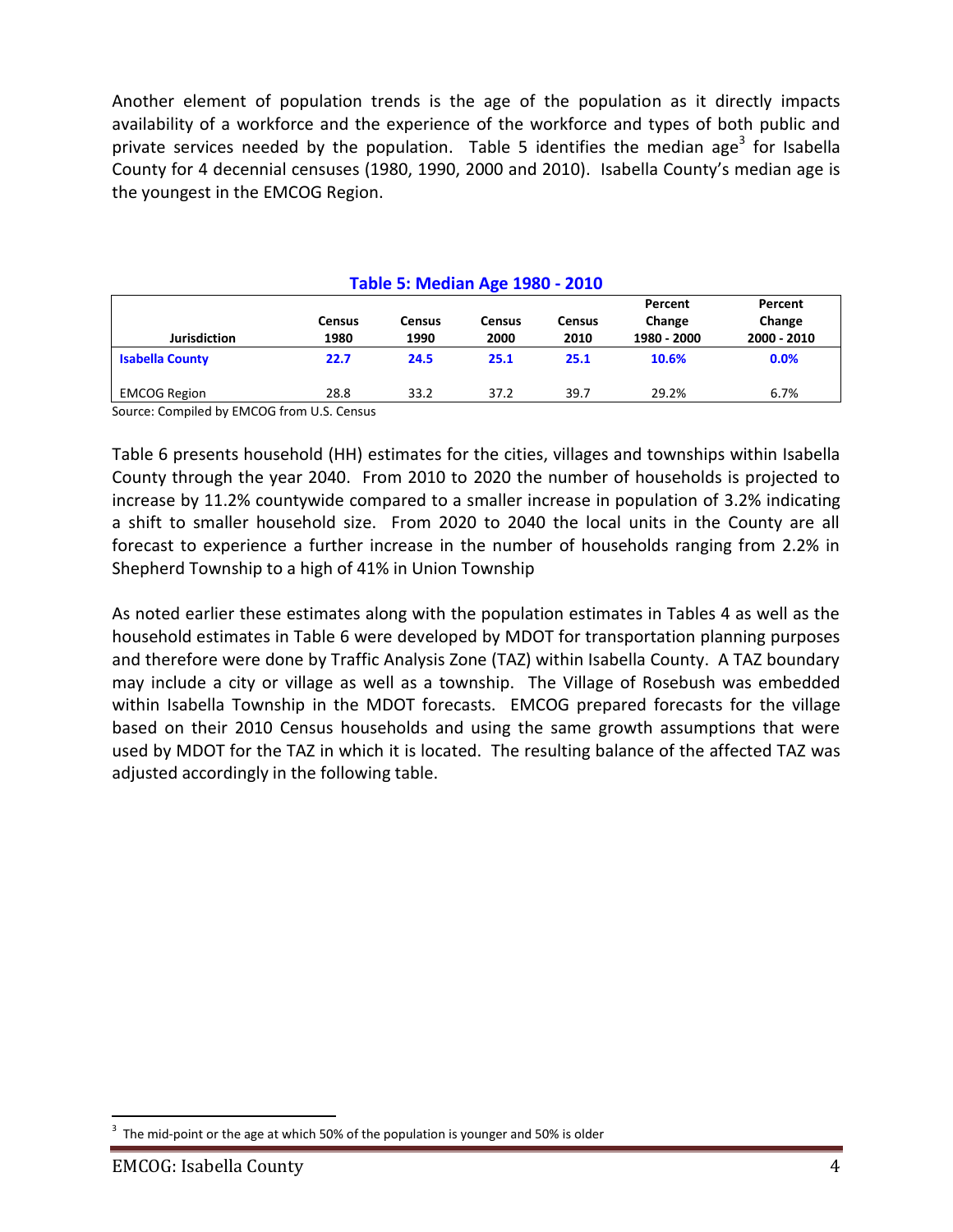|                            |           |           |        | <b>Percent</b> | <b>Percent</b> |
|----------------------------|-----------|-----------|--------|----------------|----------------|
|                            | <b>HH</b> | <b>HH</b> | HН     | <b>Change</b>  | <b>Change</b>  |
| <b>Local Unit</b>          | 2010      | 2020      | 2040   | 2010-2020      | 2020-2040      |
| <b>Broomfield Township</b> | 720       | 775       | 872    | 7.6%           | 12.5%          |
| Chippewa Township          | 1,713     | 1,812     | 1,981  | 5.8%           | 9.3%           |
| Coe Township               | 589       | 618       | 665    | 4.9%           | 7.7%           |
| <b>Coldwater Township</b>  | 317       | 338       | 373    | 6.5%           | 10.6%          |
| Deerfield Township         | 1,202     | 1,343     | 1,602  | 11.7%          | 19.3%          |
| Denver Township            | 444       | 474       | 527    | 6.8%           | 11.0%          |
| Fremont Township           | 532       | 564       | 619    | 6.0%           | 9.7%           |
| Gilmore Township           | 561       | 594       | 648    | 5.7%           | 9.2%           |
| Isabella Township          | 689       | 728       | 792    | 5.6%           | 8.9%           |
| Lincoln Township           | 765       | 812       | 892    | 6.1%           | 9.8%           |
| Mt. Pleasant City          | 8,376     | 8,968     | 10,003 | 7.1%           | 11.5%          |
| Nottawa Township           | 859       | 913       | 1,006  | 6.3%           | 10.2%          |
| <b>Rolland Township</b>    | 503       | 562       | 671    | 11.7%          | 19.4%          |
| Shepherd Village           | 640       | 653       | 667    | 2.0%           | 2.2%           |
| Sherman Township           | 1,195     | 1,293     | 1,467  | 8.2%           | 13.5%          |
| Union Township             | 5,235     | 6,655     | 9,386  | 27.1%          | 41.0%          |
| Vernon Township            | 546       | 580       | 638    | 6.2%           | 10.1%          |
| Village of Rosebush        | 170       | 180       | 195    | 5.6%           | 8.9%           |
| Wise Township              | 527       | 598       | 730    | 13.4%          | 22.0%          |
| <b>Isabella County</b>     | 25,586    | 28,460    | 33,736 | 11.2%          | 18.5%          |

# **Table 6: Isabella County City, Village and Township Household Projections: 2010 – 2040**

 Source: Compiled by EMCOG from Michigan Department of Transportation Planning; MDOT Source: Institute for Research, Employment and the Economy, University of Michigan

### **EMPLOYMENT, JOBS AND SALES**

Economic activity and sustainability is reflected to a large degree by the number and types of jobs available. Labor force data indicate the extent to which people are able to find jobs, the rate at which they are dropping out of the labor force, and the percent of people unable to find work. "Labor Force" consists of those employed and those without a job but actively looking for one (unemployed). Those who are without a job and not looking for one and are no longer receiving unemployment compensation and services are not considered a part of the labor force.

Table 7 shows the 24-month average labor force and unemployment data for Isabella County and the EMCOG Region, along with the State and National data, for the years 2011 and 2012. Isabella County's unemployment rate of 6.1% is lower than the National, the State and EMCOG rates.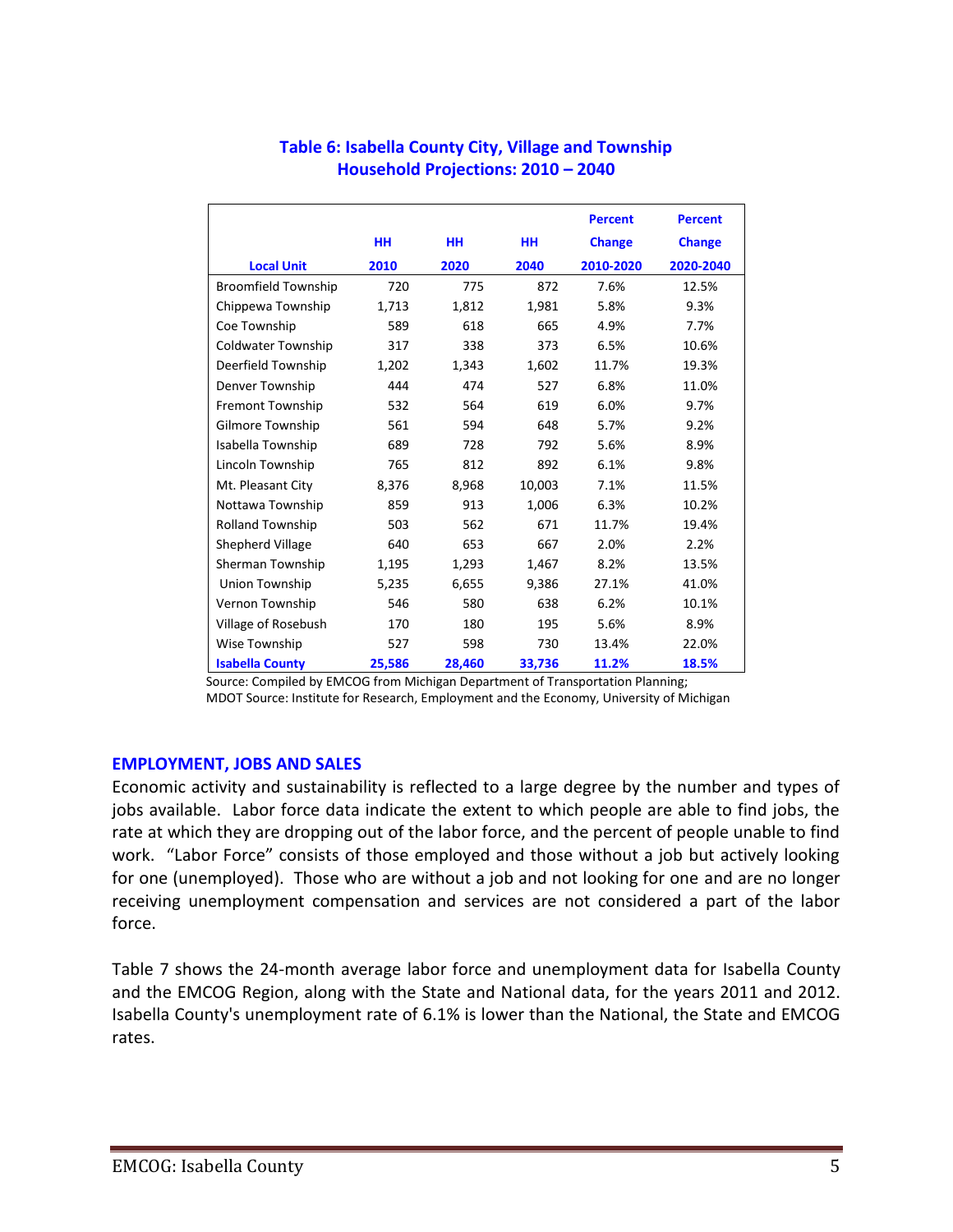| Jurisdiction           | <b>Total Labor Force</b> | <b>Total Employed</b> | <b>Total Unemployed</b> | 24 Month Average<br><b>Unemployment Rate</b> |
|------------------------|--------------------------|-----------------------|-------------------------|----------------------------------------------|
| <b>Isabella County</b> | 36,837                   | 34,583                | 2.254                   | 6.1%                                         |
| National               | 154,329,000              | 141,769,500           | 12,559,500              | 8.1%                                         |
| State                  | 4,650,500                | 4,249,000             | 402,000                 | 8.6%                                         |
| <b>EMCOG Region</b>    | 356.608                  | 309,295               | 29.627                  | 8.3%                                         |

### **Table 7: 24-Month Labor Force and Unemployment**

Source: Compiled by EMCOG from Mich. Department of Labor Market Information 2011–2012, Data Explorer

The Isabella County unemployment rate of 6.1% is lower than the County's 2010-2011 rate of 6.6%. The unemployment rate is a mathematical calculation of dividing the number of unemployed (those people within the system of looking for work) by the labor force. As noted above, those who are without a job and are no longer in the system for receipt of unemployment and services are not included in the calculation of the unemployment rate. Since 2010-2011 the labor force, the number employed and the number of unemployed has decreased with the labor force decrease at twice the rate of the other two measures. There can be several reasons for the decreased labor force and decreased number of employed and unemployed ranging from an out migration of workers to other areas of Michigan and the Nation for jobs to dropping out of the system as unemployment benefits end. However the rate of employment for the remaining County labor force has increased.

The following two tables show the working population in Isabella County and where they work in relation to where they live.

Table 8 shows the impact of workers commuting into and out of Isabella County as well as a subset for the City of Mt Pleasant and Chippewa and Union Charter Townships, has on the daytime population. The 30,722 workers (defined as the amount of the resident population age 16 and older who were employed either full time or part time) who live within Isabella County (regardless of the location of their employment) is compared to the 32,613 people who work within Isabella County to derive an estimated daytime population. The result is that Isabella County's resident population increases by 2.7% when factoring in workers who commute to work from inside and outside of the county. Even though the overall county daytime population increases due to the number of workers who commute into the county to work, data for the Union Charter Township show that workers travel out of that township to work with the daytime population estimated to decrease by -5.7% with the township itself. As shown in the numbers for the City of Mt Pleasant and Chippewa Township subsets many workers commute into these two communities to work.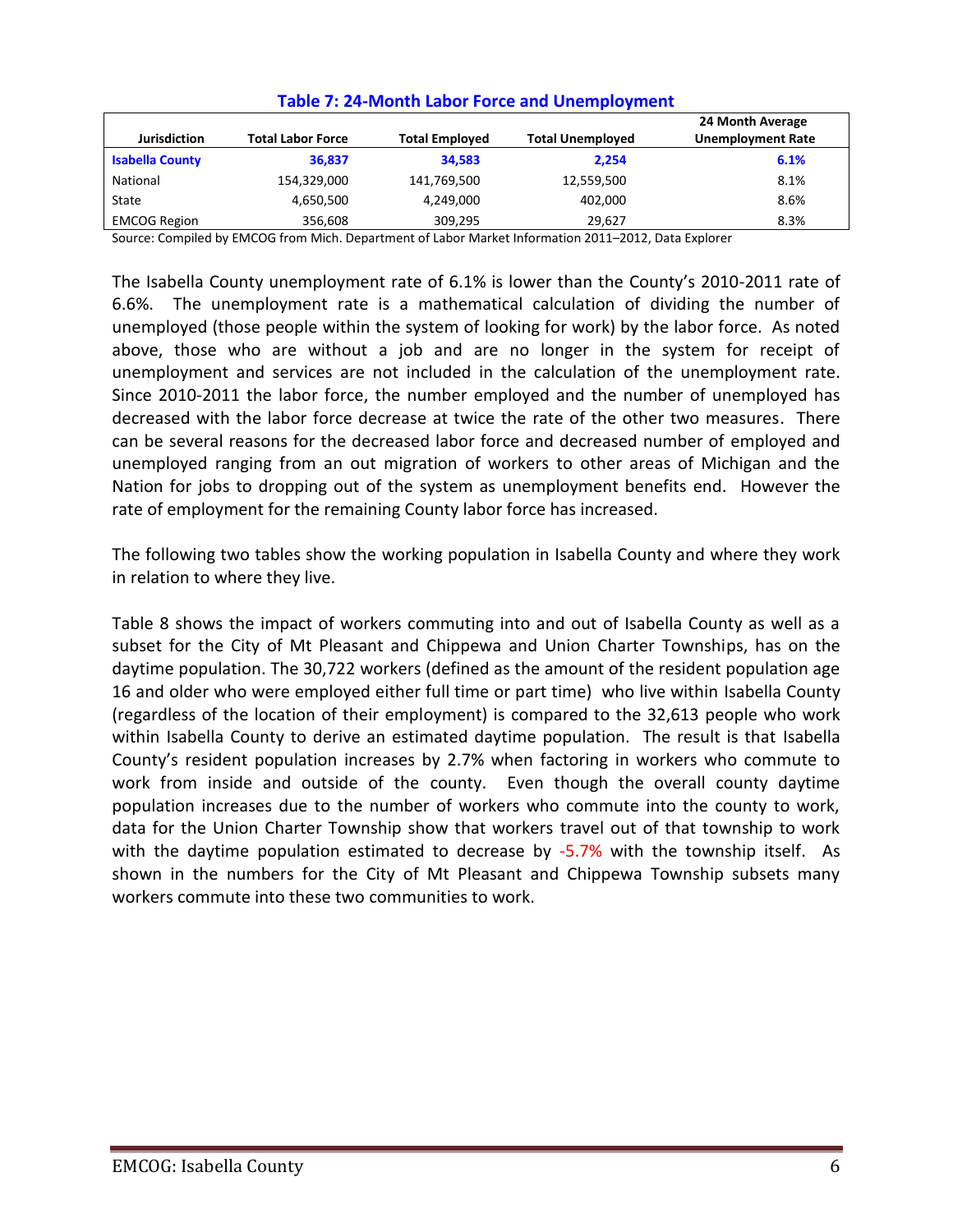| <b>Isabella County</b>       |                                                                                                                                                                                                                                  |                                                                             |                                                                                 |                                                                                        |                                                                                    |                                                                                                         |  |
|------------------------------|----------------------------------------------------------------------------------------------------------------------------------------------------------------------------------------------------------------------------------|-----------------------------------------------------------------------------|---------------------------------------------------------------------------------|----------------------------------------------------------------------------------------|------------------------------------------------------------------------------------|---------------------------------------------------------------------------------------------------------|--|
| <b>County/MCD</b><br>(a)     | <b>Total</b><br><b>County/MCD</b><br><b>Resident</b><br><b>Population</b>                                                                                                                                                        | <b>Total</b><br><b>Workers</b><br><b>Living in The</b><br><b>County/MCD</b> | <b>Total</b><br><b>Workers</b><br><b>Working in</b><br>the<br><b>County/MCD</b> | <b>Estimated</b><br><b>Daytime</b><br><b>Population</b><br>In the<br><b>County/MCD</b> | <b>Daytime</b><br><b>Population</b><br><b>Change Due</b><br>to<br><b>Commuting</b> | <b>Percent of</b><br><b>Daytime</b><br><b>Population</b><br><b>Change Due</b><br>to<br><b>Commuting</b> |  |
| Isabella<br>County           | 69,451                                                                                                                                                                                                                           | 30,722                                                                      | 32,613                                                                          | 71,342                                                                                 | 1,891                                                                              | 2.7%                                                                                                    |  |
| Chippewa<br>Township         | 4,671                                                                                                                                                                                                                            | 1,946                                                                       | 3,418                                                                           | 6,143                                                                                  | 1,472                                                                              | 31.5%                                                                                                   |  |
| City of Mt<br>Pleasant       | 26,119                                                                                                                                                                                                                           | 11,289                                                                      | 18,921                                                                          | 33,751                                                                                 | 7,632                                                                              | 29.2%                                                                                                   |  |
| Union<br>Charter<br>Township | 12,088                                                                                                                                                                                                                           | 5,695                                                                       | 5,001                                                                           | 11,394                                                                                 | $-694$                                                                             | $-5.7%$                                                                                                 |  |
| Isabella County              | (a) MCD or Minor Civil Divisions are local unit of government with either 2,500 workers living in or 2,500 workers<br>working in. The City of Mt Pleasant, Chippewa Township and Union Charter Township are the only MCDs within |                                                                             |                                                                                 |                                                                                        |                                                                                    |                                                                                                         |  |

# **Table 8: Commuter Adjusted Daytime Population Isabella County**

Source: Compiled by EMCOG from U.S. 2006-2010 Census Bureau American Community Survey 5 Year Estimates

Table 9 computes the Employment/Resident ratio by comparing the number of workers who both live and work within Isabella County to the number of workers employed within the County. Subsets of the total for Isabella County are shown for Chippewa Township, the City of Mt Pleasant and Union Charter Township. As shown below, there are more workers employed in Isabella County (32,613) than total workers who reside in Isabella County (30,722). Of the 30,722 working population living in the county, 24,341 actually work in the county. This equates to 79.2% of the workforce employed in Isabella County. This is reflected in the countywide Employment/Resident ratio of 1.06 which indicates that Isabella County imports workers living outside of the county for jobs within the County. There could be many reasons for this which this data does not provide insight into. Consistent with the data in Table 8 Chippewa Township and the City of Mt Pleasant capture workers from outside of the their boundaries while Union Township exports workers to other areas.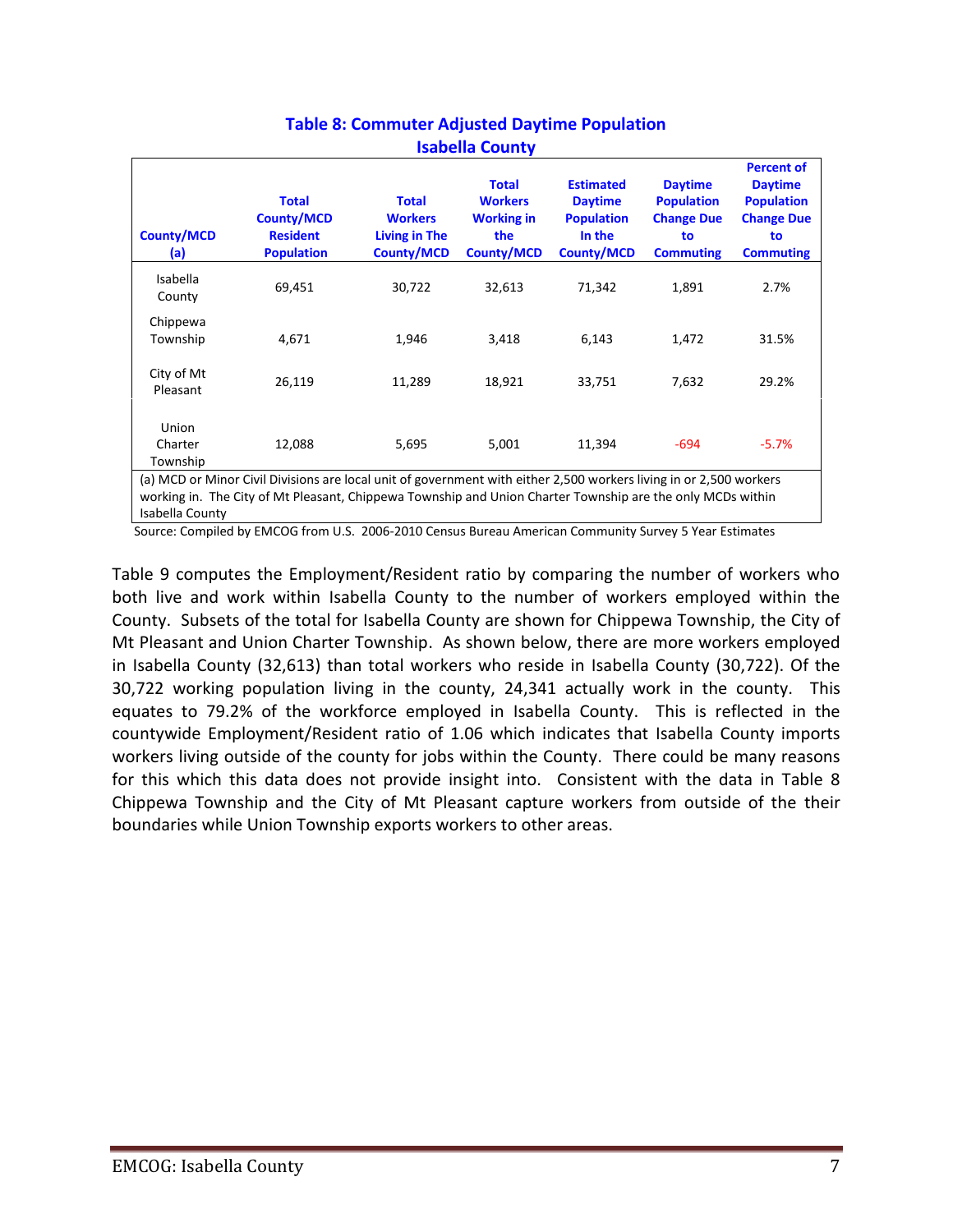| <b>Working</b>                                                                                    | <b>Total</b><br><b>Workers</b>                                    | <b>Who Both</b><br>Live and<br>Work in the<br><b>County/MCD</b> | <b>Who Both</b><br>Live and<br><b>Work in the</b><br><b>County/MCD</b> | Employment/<br><b>Resident</b><br><b>Ratio</b>                                                             |
|---------------------------------------------------------------------------------------------------|-------------------------------------------------------------------|-----------------------------------------------------------------|------------------------------------------------------------------------|------------------------------------------------------------------------------------------------------------|
|                                                                                                   | 30,722                                                            | 24,341                                                          | 79.2%                                                                  | 1.06                                                                                                       |
|                                                                                                   | 1,946                                                             | 532                                                             | 27.3%                                                                  | 1.76                                                                                                       |
|                                                                                                   | 11,289                                                            | 7,446                                                           | 66.0%                                                                  | 1.68                                                                                                       |
|                                                                                                   | 5,695                                                             | 907                                                             | 15.9%                                                                  | 0.88                                                                                                       |
| workers working in. The City of Mt Pleasant, Chippewa Township and Union Charter Township are the | in the<br><b>County/MCD</b><br>32,613<br>3,418<br>18,921<br>5,001 | <b>Living in The</b><br><b>County/MCD</b>                       |                                                                        | (a) MCD or Minor Civil Divisions are local unit of government with either 2,500 workers living in or 2,500 |

# **Table 9: Labor Export/Import Analysis Isabella County**

 Source: Compiled by EMCOG from U.S. 2006-2010 Census Bureau American Community Survey 5 Year Estimates

The next three tables focus on the types of business establishments in Isabella County and the number of jobs these businesses provide. Table 10 includes some further information about the business establishments<sup>4</sup> that are included in Table 1 (see page 1). The data in Table 10 is broken down into the following business sectors:

**Non-Commercial Sectors** are educational institutions, post offices, government agencies, and other nonprofit organizations.

**Non-Resident Sectors** are businesses that are located in the Region but whose headquarters are located in a different state. Note: Residents have more influence on job creation than establishments headquartered outside of the state.

**Resident Sectors** are either stand-alone businesses in the region or businesses with headquarters in either the County **or** in the state of Michigan.

Non-commercial sectors make up 7% of the businesses in Isabella County. 3% of the businesses fall into the non-resident sector. The majority of businesses (90%) are in the resident sector. Data for both Isabella County and EMCOG as a whole is also included in Table 10.

| <b>Table 10. Dustriess Establishments by Sector</b> |        |                       |                     |                 |  |  |  |
|-----------------------------------------------------|--------|-----------------------|---------------------|-----------------|--|--|--|
| Jurisdiction                                        | Total  | <b>Non-Commercial</b> | <b>Non-Resident</b> | <b>Resident</b> |  |  |  |
| <b>Isabella County</b>                              | 3.887  | 271                   | 131                 | 3.485           |  |  |  |
| EMCOG Region                                        | 53.338 | 3.723                 | 1.668               | 47.947          |  |  |  |
|                                                     |        |                       |                     |                 |  |  |  |

### **Table 10: Business Establishments By Sector**

Source: Compiled by EMCOG fro[m www.youreconomy.org](http://www.youreconomy.org/) 2009 data

 $\overline{a}$  $<sup>4</sup>$  An establishment is defined as an economic unit that produces goods or services at a single physical location.</sup>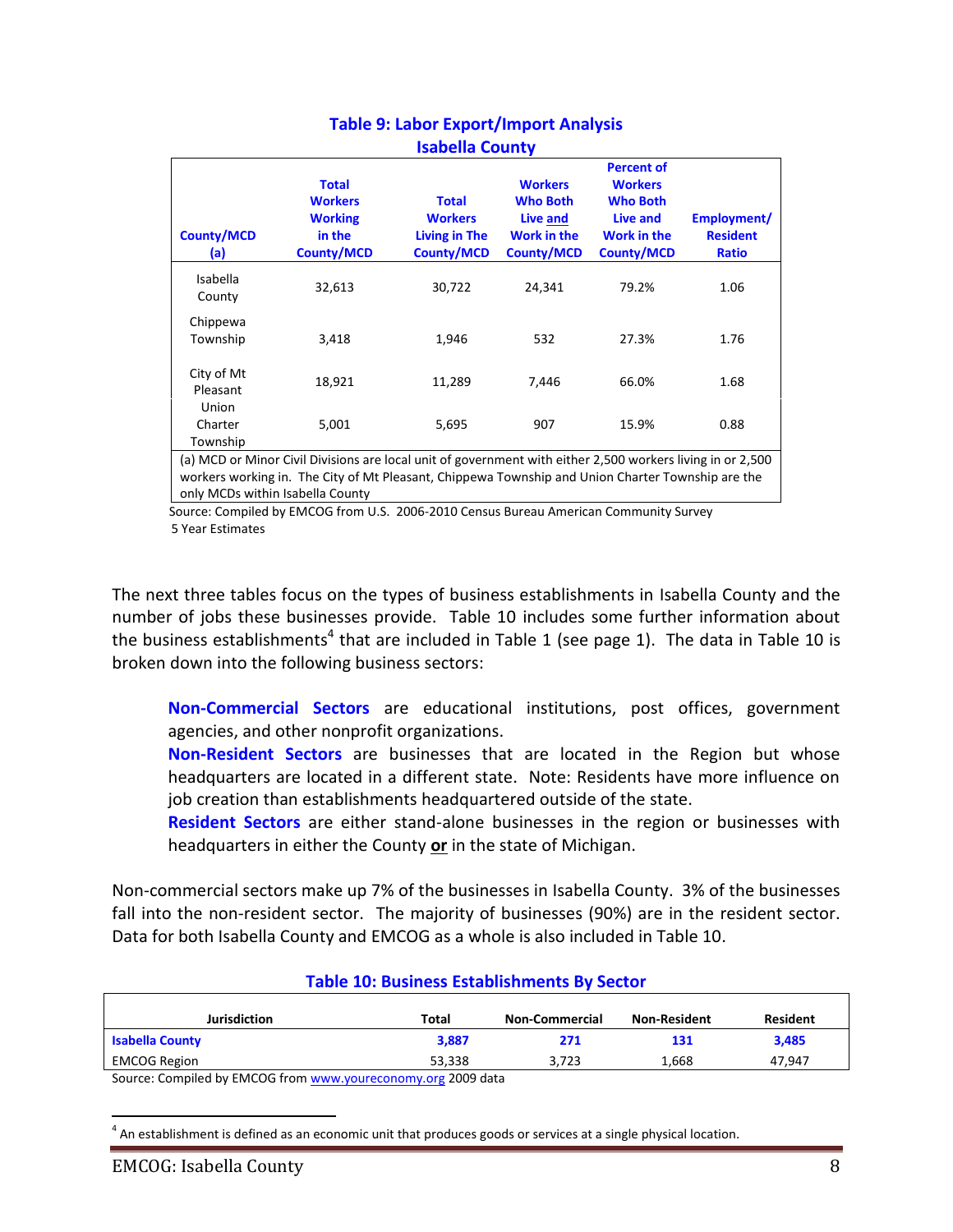Table 11 provides a different perspective of the resident sector data from Table 10 (i.e., the businesses that are headquartered either within the county or the state). The resident sector businesses are further broken down into the following business stages:

**Self-employed** (1 employee) consists of small-scale business activity that can be conducted in homes (i.e., cottage establishments) as well as sole proprietorships.

**Stage 1 (2-9 employees)** includes partnerships, lifestyle businesses and startups. Stage 1 companies are generally focused on defining a market, developing a product or service, obtaining capital and finding customers.

**Stage 2 (10-99 employees)** are typically at a phase where the company has a proven product, and survival is no longer a daily concern. Stage 2 companies generally begin to develop infrastructure and standardize operational systems. Company leaders delegate more and wear fewer hats.

**Stage 3 (100-499 employees**) companies are typically at an expansion stage as a company broadens its geographic reach, adds new products and pursues new markets. Stage 3 companies introduce formal processes and procedures, and the founder is less involved in daily operations and more concerned with managing the business culture and change.

**Stage 4 (500+ employees**) companies are typically at the point of dominating their industry and are focused on maintaining and defending their marketing position. Key objectives at this stage are controlling expenses, productivity, globalization and managing market niches.

These stages help to define the needs of businesses to support their growth which can help Isabella County and the EMCOG Region to better leverage resources. Regardless of their industry sector, companies in the same developmental stage experience similar challenges. Also, as companies move through these stages, not only do their internal needs change but their external needs such as what services they need from the community, also change.

The data in Table 11 shows that 90% of the resident sector businesses in Isabella County are either self-employed or Stage 1 businesses. The majority of the balance of resident businesses are Stage 2 businesses (9.6%). Stage 3 businesses (100-499 employees) and Stage 4 businesses (500+ employees) make up 0.5% of total businesses.

| TURIC 221 NUJIWUTIL YUULUI DUJIHUJJUU NY YLUKU |                         |                          |                            |                              |                           |
|------------------------------------------------|-------------------------|--------------------------|----------------------------|------------------------------|---------------------------|
| <b>Jurisdiction</b>                            | Self<br><b>Emploved</b> | Stage 1<br>2-9 employees | Stage 2<br>10-99 employees | Stage 3<br>100-499 employees | Stage 4<br>500+ employees |
| <b>Isabella County</b>                         | 1,192                   | 1,938                    | 335                        | 15                           |                           |
| <b>EMCOG Region</b>                            | 18,858                  | 25,040                   | 3,800                      | 223                          | 26                        |

**Table 11: Resident Sector Businesses by Stage**

Source: Compiled by EMCOG fro[m www.youreconomy.org](http://www.youreconomy.org/) 2009 data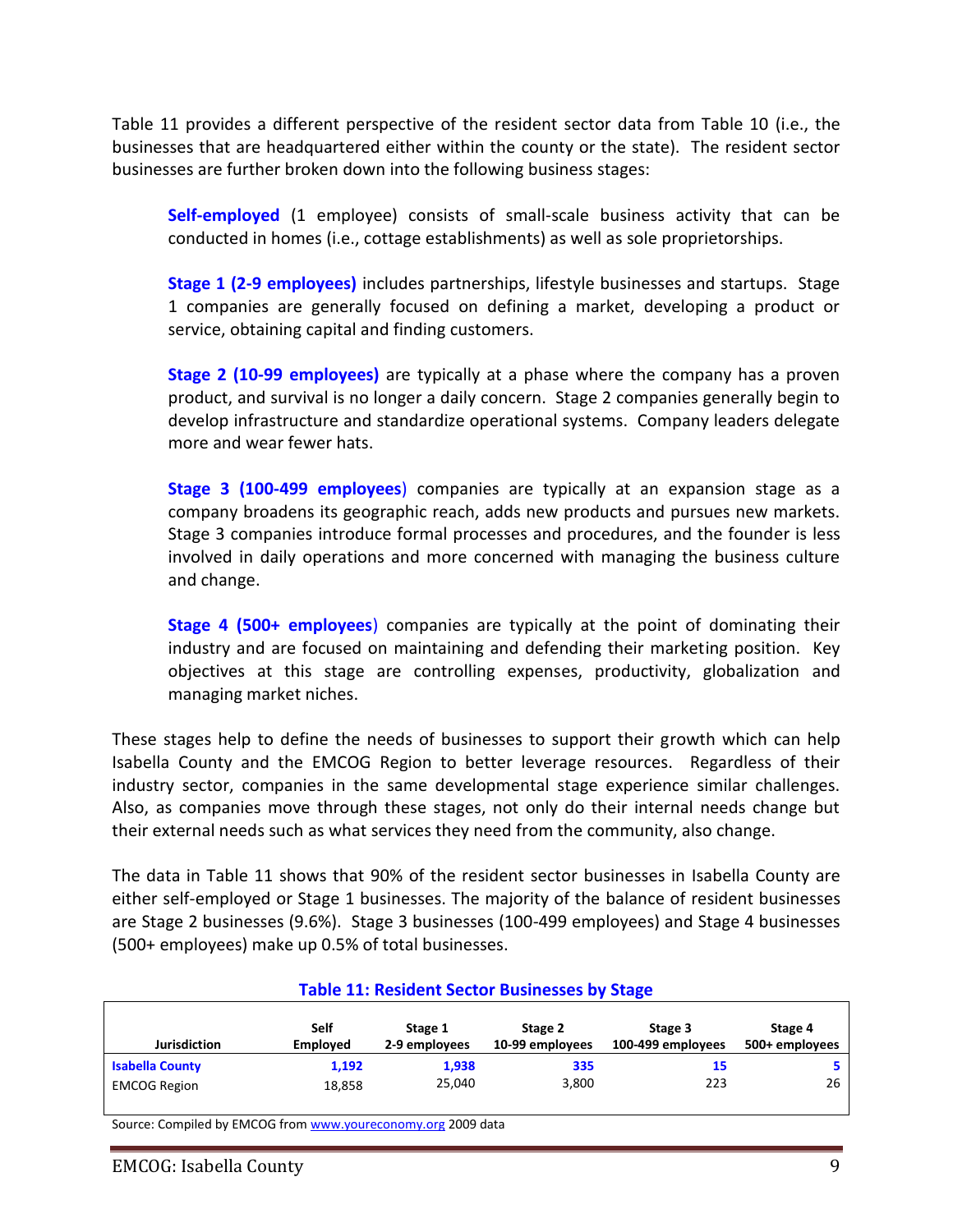The previous two tables (10 and 11) focus on the number of business establishments by sector and by stage for the dominant Resident Sector. The following two tables focus on the jobs that these business sectors and stages provide.

Table 12 shows the allocation of jobs by business sector (i.e., non-commercial, non-resident and resident) in Isabella County and for the EMCOG Region as a whole. The data is consistent with the findings in Table 10: the majority of jobs within Isabella County are in the resident sector (60%). The smallest portion of jobs (13.3%) is associated with businesses in the non-resident sector.

| <b>Table 12: Resident Jobs By Business Sector</b> |         |                       |                     |                 |  |
|---------------------------------------------------|---------|-----------------------|---------------------|-----------------|--|
|                                                   | Total   | Jobs                  | Jobs                | Jobs            |  |
| Local                                             | Jobs    | <b>Non-Commercial</b> | <b>Non-Resident</b> | <b>Resident</b> |  |
| <b>Isabella County</b>                            | 33.949  | 9,065                 | 4.507               | 20.377          |  |
| <b>EMCOG Region</b>                               | 349.831 | 59.136                | 44.101              | 246.594         |  |
|                                                   |         | ------                |                     |                 |  |

Source: Compiled by EMCOG fro[m www.youreconomy.org](http://www.youreconomy.org/) 2009 data

In Table 13 the resident sector jobs are further broken down by business stage (see the text for Table 11 for an explanation of Business Stages).

The majority of jobs from resident businesses in Isabella County are at Stage 1 and Stage 2 companies (67% combined) while 18.5% of jobs are from Stage 3 businesses (100 to 499 employees) and nearly 14% are from Stage 4 businesses (500+ employees). Nearly 6% of jobs are through self employment.

### **Table 13: Resident Business Jobs By Stage**

| Jurisdiction           | Self Employed<br>Jobs | Stage 1 Jobs<br>2-9 employees | Stage 2 Jobs<br>10-99 employees | Stage 3 Jobs<br>100-499 employees | Stage 4 Jobs<br>500+ employees |
|------------------------|-----------------------|-------------------------------|---------------------------------|-----------------------------------|--------------------------------|
| <b>Isabella County</b> | 1.192                 | 6.138                         | 7.507                           | 2.753                             | 2,787                          |
| <b>EMCOG Region</b>    | 18.858                | 77.210                        | 87,808                          | 39.893                            | 22,825                         |
| $\cdot$ .<br>$\sim$    | $-0.0000$             |                               | .                               |                                   |                                |

Source: Compiled by EMCOG from youreconomy.org 2009 data

The next two tables (14 and 15) show the annual sales (2009) by business type in Isabella County. Table 14 identifies sales by business sector. Resident Businesses make up 90% of businesses (see Table 12) and generate 67% of sales within Isabella County.

| <b>Table 14: Sales by Business Sector</b>                                       |              |              |              |              |  |  |
|---------------------------------------------------------------------------------|--------------|--------------|--------------|--------------|--|--|
|                                                                                 | <b>Total</b> | <b>Sales</b> | <b>Sales</b> | <b>Sales</b> |  |  |
| <b>Resident</b><br><b>Sales</b><br><b>Non-Resident</b><br><b>Non-Commercial</b> |              |              |              |              |  |  |
| Local                                                                           | (1,000s)     | (1,000s)     | (1,000s)     | (1,000s)     |  |  |
|                                                                                 |              |              |              |              |  |  |
| <b>Isabella County</b>                                                          | 3,352,165.5  | 505.406.9    | 608,173.5    | 2,238,585.2  |  |  |
| <b>EMCOG Region</b>                                                             | 37,113,736.1 | 2,596,650.7  | 6,846,775.5  | 27,670,309.9 |  |  |
| -------                                                                         | ------       |              |              |              |  |  |

Source: Compiled by EMCOG from www.youreconomy.org 2009 data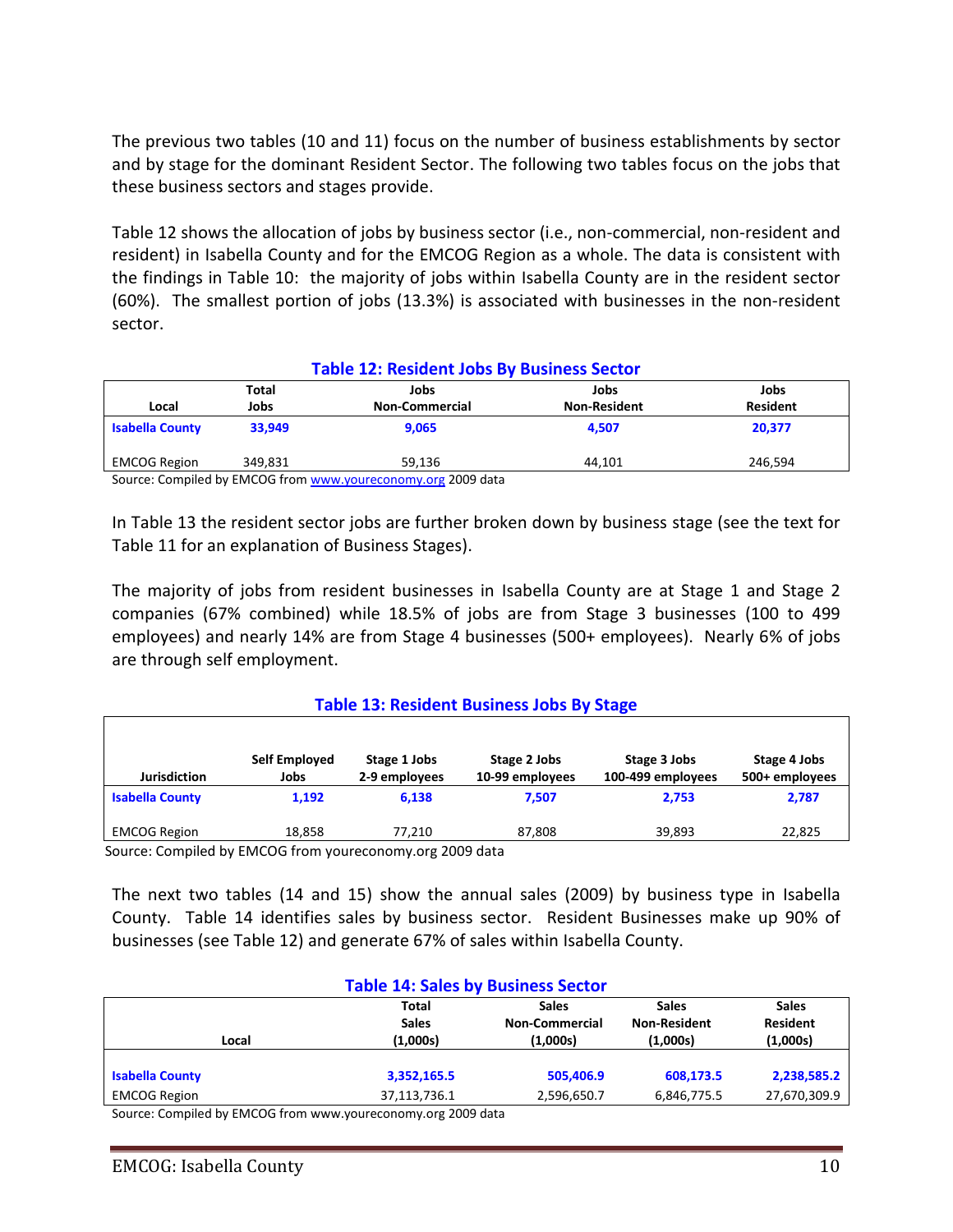In Table 15 the Resident Business sector sales are broken down by Stage. Stage 2 businesses make up 37.6% of sales within Isabella County. The Self-Employed and Stage 1 businesses make up a nearly 30% of all sales; while the Stage 3 and 4 businesses make up 33% of sales. These numbers demonstrate the importance of the self-employed and smaller businesses (less than 10 employees) to the County's economy.

|                                                                                                                                                                                                                                       | Table 15: Resident Sales by Stage |             |              |             |                                                    |  |
|---------------------------------------------------------------------------------------------------------------------------------------------------------------------------------------------------------------------------------------|-----------------------------------|-------------|--------------|-------------|----------------------------------------------------|--|
| Self Employed<br><b>Stage 1 Sales</b><br><b>Stage 2 Sales</b><br><b>Stage 3 Sales</b><br>(1,000s)<br>(1,000s)<br>(1,000s)<br><b>Sales</b><br>(1,000s)<br><b>Jurisdiction</b><br>2-9 employees<br>10-99 employees<br>100-499 employees |                                   |             |              |             | <b>Stage 4 Sales</b><br>(1,000s)<br>500+ employees |  |
| <b>Isabella County</b>                                                                                                                                                                                                                | 85.124.4                          | 575,585.4   | 841.144.1    | 501,070.2   | 235,661.0                                          |  |
| <b>EMCOG Region</b>                                                                                                                                                                                                                   | 1,352,333.2                       | 6,893,406.6 | 10,550,013.8 | 5,476,659.6 | 3,397,897.7                                        |  |

### **Table 15: Resident Sales by Stage**

Source: Compiled by EMCOG from youreconomy.org 2009 data

Table 16 demonstrates how businesses in Isabella County have fared regarding their sales during the economic downturn from 2006 through 2009 by showing the percent change in sales during this four year period. The numbers are red (negative) for the Stage 2 companies indicating a reduction in sales. The remaining businesses, including the Self Employed experienced growth in sales during this period. The Stage 4 businesses in Isabella County experienced the strongest growth is sales which is very much in contrast to the majority of the Region. *The majority of the counties within the EMCOG Region experienced very slight reductions in sales from smaller companies (less than 10 employees) and in some cases sales for these smaller companies grew during the 2006-2009 timeframe.*

### **Table 16: Percent Change from 2006-2009: Resident Sales by Stage**

| Jurisdiction           | Self Employed<br><b>Sales</b> | <b>Stage 1 Sales</b><br>2-9 employees | <b>Stage 2 Sales</b><br>10-99 employees | Stage 3 Sales<br>100-499 employees | <b>Stage 4 Sales</b><br>500+ employees |
|------------------------|-------------------------------|---------------------------------------|-----------------------------------------|------------------------------------|----------------------------------------|
| <b>Isabella County</b> | 1.8%                          | 4.0%                                  | $-7.0\%$                                | 0.2%                               | 13.3%                                  |
| <b>EMCOG Region</b>    | $-0.3\%$                      | $-1.1\%$                              | $-10.1%$                                | $-21.9%$                           | $-21.0%$                               |

Source: Compiled by EMCOG from youreconomy.org data

Tables 17 through 19 present business establishment data for openings and closures; expansions and downsizing; and movement of businesses in and out of Isabella County during the period 2006 – 2009.

Table 17 presents the number of establishments that opened and closed from 2006 through 2009 and calculates the net increase of establishments.

Within Isabella County 1,048 business establishments opened and 807 closed. The closed establishments equal 77% of the opened establishments, resulting in a net gain of 23% opened establishments. In other words, for every 1 establishment that opened in Isabella County 0.77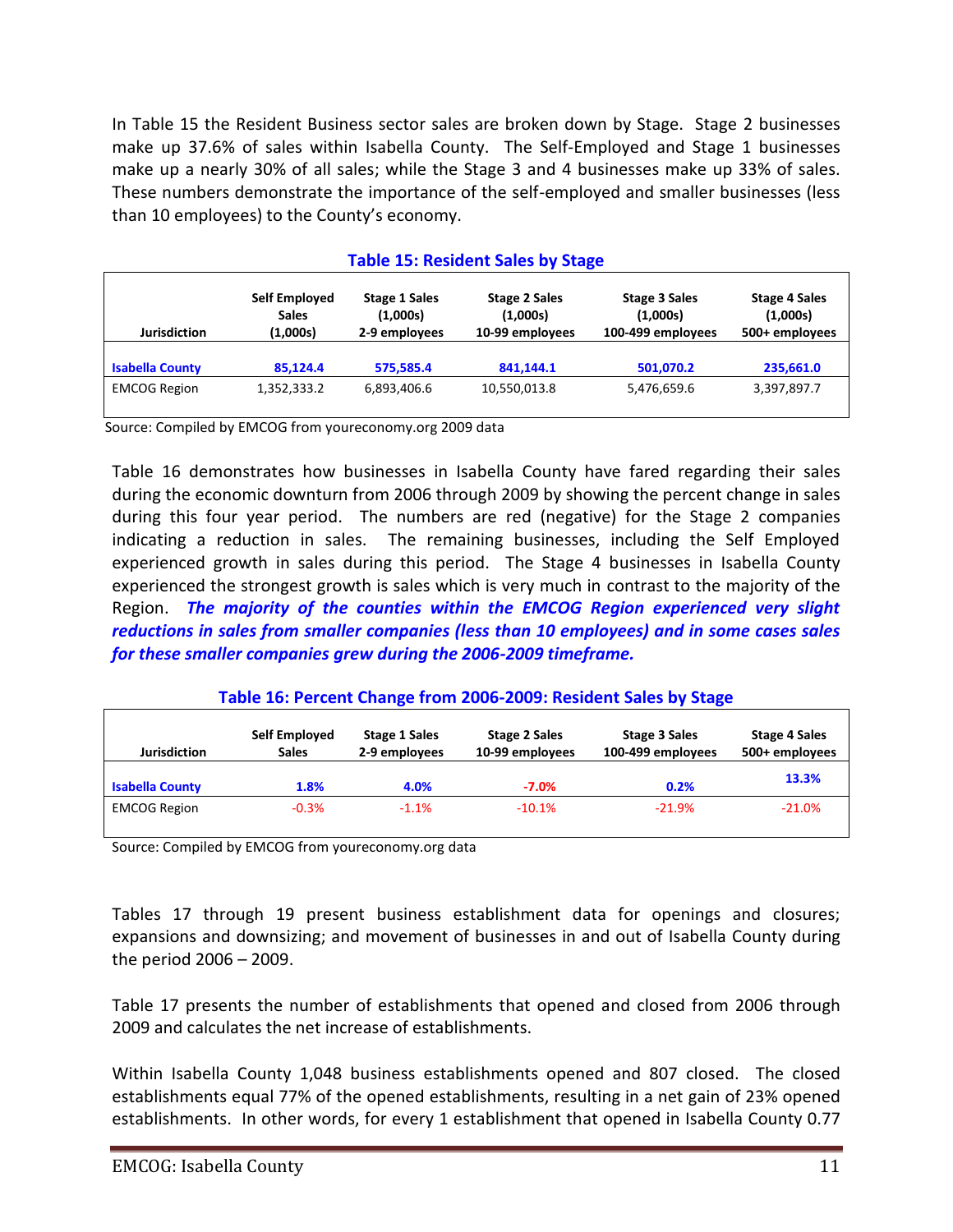establishments closed. Isabella County's experience is better than the experience of the EMCOG Region and the State as a whole which both experienced close to a 1 to 1 ratio.

| Table 17: Establishments Opened and Closed 2006 - 2009 |                     |                     |                                |                                           |  |
|--------------------------------------------------------|---------------------|---------------------|--------------------------------|-------------------------------------------|--|
| <b>Jurisdiction</b>                                    | Opened<br>2006-2009 | Closed<br>2006-2009 | <b>Net Opened</b><br>2006-2009 | <b>Net Percent</b><br>Opened<br>2006-2009 |  |
| <b>Isabella County</b>                                 | 1,048               | $-807$              | 241                            | 23%                                       |  |
| State of Michigan                                      | 213.007             | $-201.869$          | 11,138                         | 5%                                        |  |
| <b>EMCOG Region</b>                                    | 13,038              | $-12,621$           | 417                            | 3%                                        |  |

Source: Compiled by EMCOG from www.youreconomy.org

Establishments: non commercial, non resident, resident

Net Opened = the difference between openings and closings of establishments

Table 18 presents the number of establishments that either expanded (i.e., increased jobs) or contracted (i.e., downsized/reduced the labor force) from 2006 through 2009, and calculates the net increase of business expansions.

Within Isabella County 354 business establishments expanded while 118 contracted during 2006–2009. The contracted (downsized) establishments equal 33% of the expanded establishments resulting in a net gain of 67% of expanded establishments. In other words, for every 1 establishment that expanded in Isabella County, 0.33 establishments contracted or downsized. The EMCOG Region experienced 0.5 business contractions per 1 business expansion and the State experienced 0.4 businesses contractions per 1 business expansion.

### **Table 18: Establishments Expanded or Contracted 2006 - 2009**

|                        |           |            |                     | <b>Net Percent</b> |
|------------------------|-----------|------------|---------------------|--------------------|
|                        | Expanded  | Contracted | <b>Net Expanded</b> | Expanded           |
| <b>Jurisdiction</b>    | 2006-2009 | 2006-2009  | 2006-2009           | 2006-2009          |
| <b>Isabella County</b> | 354       | $-118$     | 236                 | 67%                |
| State of Michigan      | 58,800    | $-25.818$  | 32.982              | 56%                |
| <b>EMCOG Region</b>    | 3.718     | $-1.949$   | 1.769               | 48%                |

Source: Compiled by EMCOG from www.youreconomy.org

Establishments: non commercial, non resident, resident

Net Expanded = the difference between establishments that increased jobs and those that downsized.

Table 19 shows a different data set for business activity during the 2006 – 2009 timeframe: the number of establishments that either moved in or out of Isabella County. Within the County 50 business establishments moved in and 71 moved out during 2006 – 2009 for a net loss of -21 business establishments. In other words, for every 1 business establishment that moved into the County 1.42 moved out. The County's experience is the same as for both the EMCOG Region and the State which both experienced a net loss of businesses (I.e., more businesses moved out than moved in).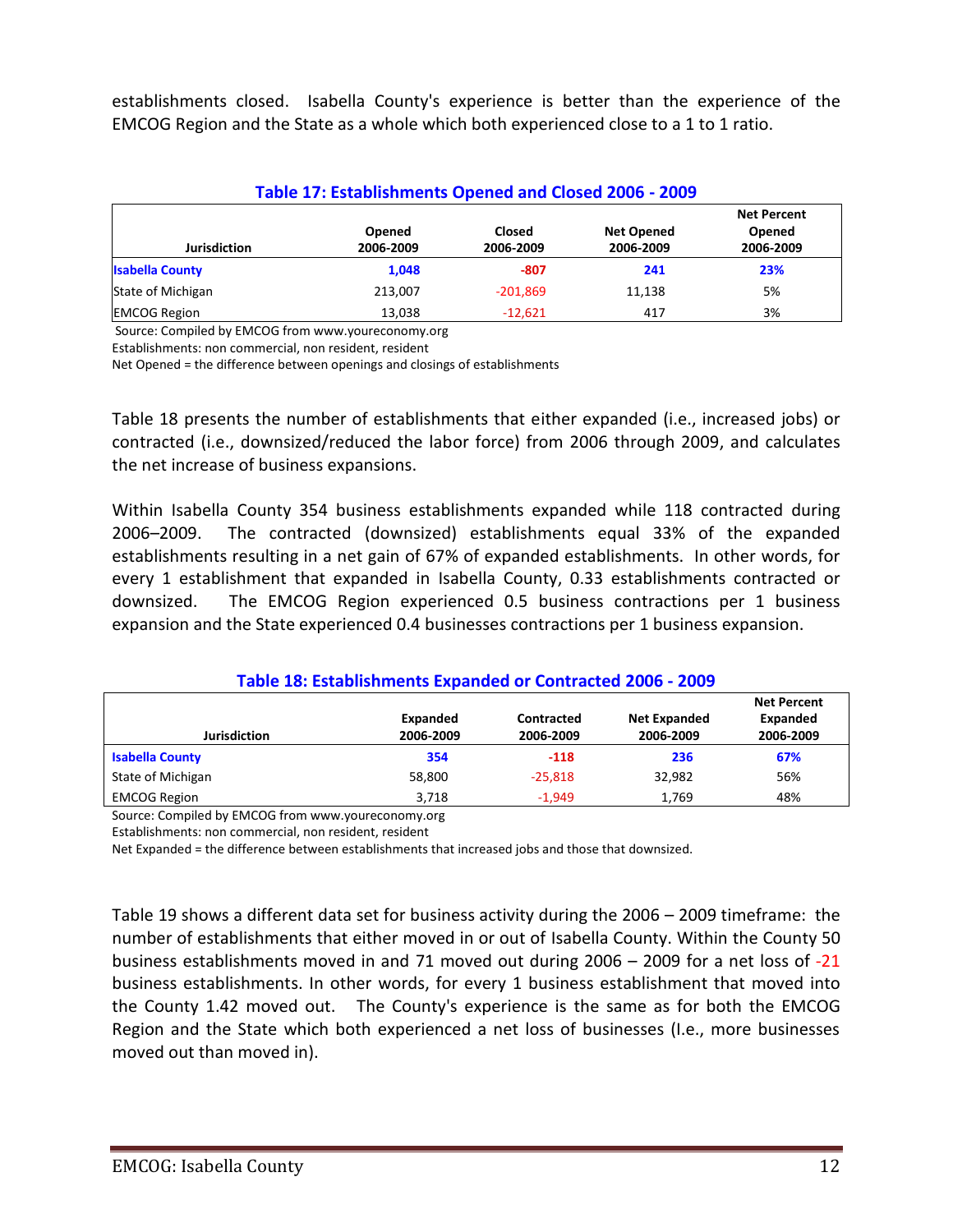| <b>Jurisdiction</b>    | Move In<br>2006-2009 | Move Out<br>2006-2009 | Net Move In<br>2006-2009 | Net Percent Move In<br>2006-2009 |
|------------------------|----------------------|-----------------------|--------------------------|----------------------------------|
| <b>Isabella County</b> | 50                   | -71                   | $-21$                    | $-42%$                           |
| State of Michigan      | 1,687                | $-2,927$              | $-1.240$                 | $-74%$                           |
| <b>EMCOG Region</b>    | 618                  | $-702$                | -84                      | $-14%$                           |

### **Table 19: Establishments Moving Into and Out of the Area 2006 - 2009**

Source: Compiled by EMCOG from www.youreconomy.org

Establishments: non commercial, non resident, resident

Net Moved In = the difference between establishments that moved in and those that moved out.

Tables 20 through 22 present the **job impact** of business establishment activity regarding openings and closures; expansions and downsizing; and moving in and out of the area (from Tables 17 through 19)

Table 20 shows the number of jobs impacted by the opening and closing of business establishments from 2006 through 2009 (from Table 17) and calculates the net increase of jobs.

Within Isabella County 2,700 jobs were created due to opened business establishments and 3,468 jobs were lost due to business closures. The job losses due to closures equal 128% of the jobs created resulting in a net loss of -28% of the opened establishment jobs. In other words, for every 1 job gained by a business opening, 1.28 jobs were lost due to business closures. Isabella County's experience of net job loss is better than the experience for EMCOG (2.2 jobs lost for every 1 job gained) and the State as a whole (2.1 jobs lost for every 1 job gained) during the same time period.

| <b>Jurisdiction</b>    | <b>Opened Jobs</b><br>2006-2009 | <b>Closed Jobs</b><br>2006-2009 | <b>Net Opened Jobs</b><br>2006-2009 | <b>Net Percent</b><br><b>Opened Jobs</b><br>2006-2009 |
|------------------------|---------------------------------|---------------------------------|-------------------------------------|-------------------------------------------------------|
| <b>Isabella County</b> | 2,700                           | $-3.468$                        | -768                                | $-28%$                                                |
| State of Michigan      | 551,322                         | $-1,138,029$                    | -586,707                            | $-106%$                                               |
| <b>EMCOG Region</b>    | 28,168                          | $-62,488$                       | $-34,320$                           | $-122%$                                               |

#### **Table 20: Jobs Impacted By Opening and Closing Establishments 2006 - 2009**

Source: Compiled by EMCOG from www.youreconomy.org

Net Opened Jobs = the difference between jobs created from opened establishments and jobs lost due to closures.

Table 21 shows the number of jobs impacted by the expansion and contraction (downsizing) of business establishments from 2006 through 2009.

Within Isabella County 3,585 jobs were created due to expansion of business establishments while 408 jobs were lost due to business downsizing. The job losses equal 11% of the jobs created, resulting in a net increase of 89% of the expanded establishment jobs. In other words, for every 1 job created 0.11 jobs were lost. The County's experience is much better than for the EMCOG Region (0.46 jobs lost for every 1 job created) and the State (0.6 jobs lost for every 1 job created).

Establishments: non commercial, non resident, resident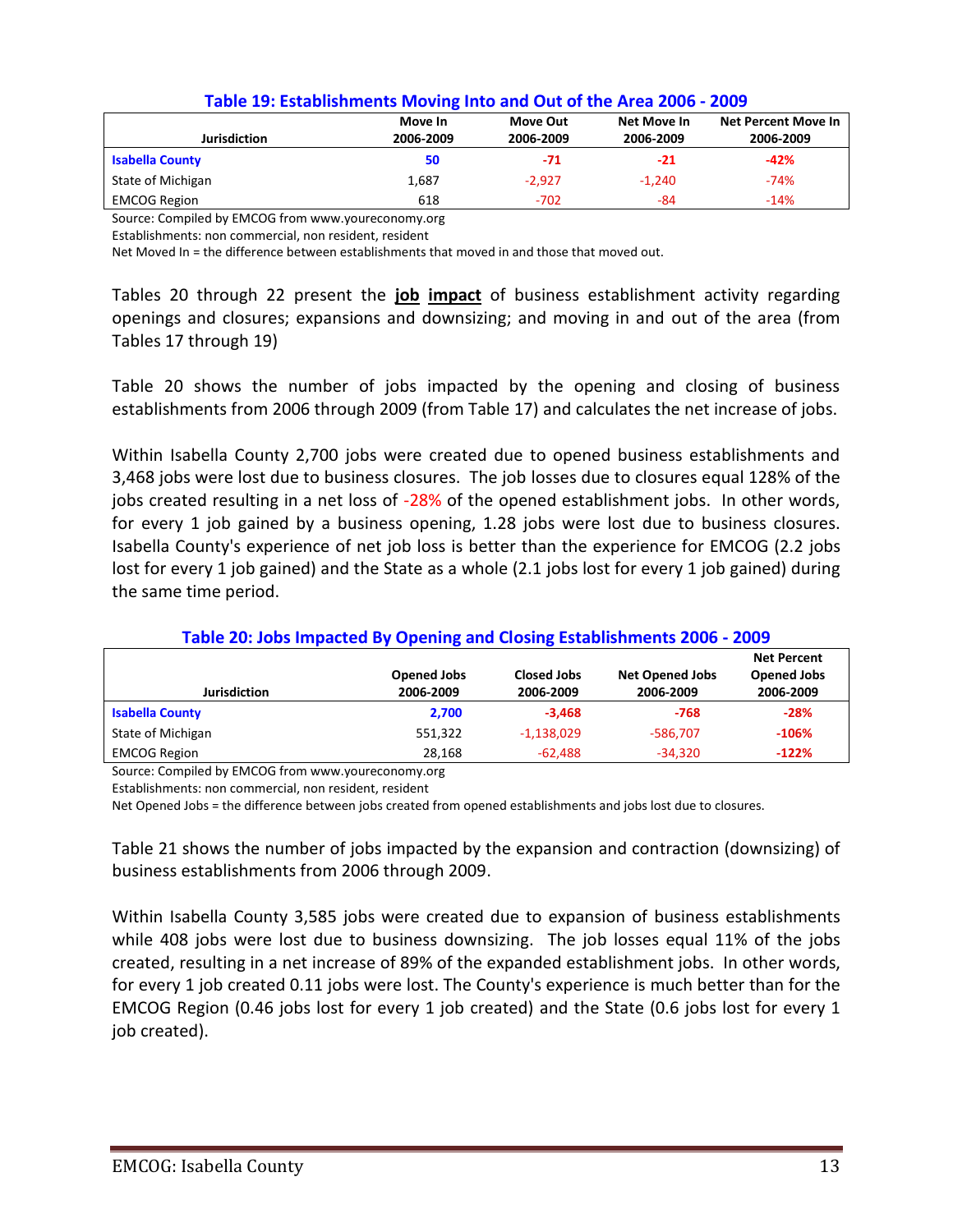# **Table 21: Job Impact of Establishment Expansions and Contractions (downsizing) 2006 - 2009**

|                        |                      | <b>Net</b>                  |                      |                                  |  |  |
|------------------------|----------------------|-----------------------------|----------------------|----------------------------------|--|--|
|                        | <b>Expanded Jobs</b> | Contracted (downsized) Jobs | <b>Expanded Jobs</b> | <b>Net Percent Expanded Jobs</b> |  |  |
| <b>Jurisdiction</b>    | 2006-2009            | 2006-2009                   | 2006-2009            | 2006-2009                        |  |  |
| <b>Isabella County</b> | 3,585                | -408                        | 3.177                | 89%                              |  |  |
| State of Michigan      | 437.688              | $-246.613$                  | 191,075              | 44%                              |  |  |
| <b>EMCOG Region</b>    | 22.383               | $-10.196$                   | 12.187               | 54%                              |  |  |

Source: Compiled by EMCOG from www.youreconomy.org

Establishments: non commercial, non resident, resident

Net Expanded Jobs = the difference between jobs impacted by expansion and downsizing of establishments

Table 22 shows the impact that the number of establishments either moving in or out of the County had on jobs during 2006 – 2009.

Within Isabella County 240 jobs were created by business establishments moving in. At the same time 279 jobs were lost by businesses moving out. In other words, for every 1 job created due to a business moving in to the County, 1.16 jobs were lost due to a businesses moving out. The County's experience of net job loss is very close to both EMCOG and the State which experienced about 1 job lost for every 1 job created during the same time period.

### **Table 22: Jobs Impacted By Establishments Moving In and Out of the Region 2006 - 2009**

|                        |              |               |                  | <b>Net Percent</b> |
|------------------------|--------------|---------------|------------------|--------------------|
|                        | Move In Jobs | Move Out Jobs | Net Move In Jobs | Move In Jobs       |
| Jurisdiction           | 2006-2009    | 2006-2009     | 2006-2009        | 2006-2009          |
| <b>Isabella County</b> | 240          | $-279$        | -39              | $-16%$             |
| State of Michigan      | 26,734       | $-26.727$     |                  | 0%                 |
| <b>EMCOG Region</b>    | 2,806        | $-3,063$      | $-257$           | -9%                |

Source: Compiled by EMCOG from www.youreconomy.org

Establishments: non commercial, non resident, resident

Net Move In Jobs = the difference between jobs from business moving in and out of the region.

The next set of tables shows employment forecasts for the following occupational categories:

Table 23: Manufacturing Table 24: Other Basic (farm, forestry/fish/agriculture and mining) Table 25: Retail Table 26: Wholesale Table 27: Other (utilities, construction, transport, warehouse, information, finance, insurance, real estate, government) Table 28: Services Table 29: Total for All Categories

The forecasts are for the 30-year period 2010 to 2040. Each Table shows growth rates by type of occupation. Employment within Isabella County is forecast to increase by 27.3% within the 30 year period 2010–2040 compared to a 10.7% increase within the EMCOG Region and a 13.6% increase Statewide (Table 29). The occupational sector with the highest forecast of growth in Isabella County from 2010 to 2040 is "Services" at 20.9% from 2010 to 2020 and an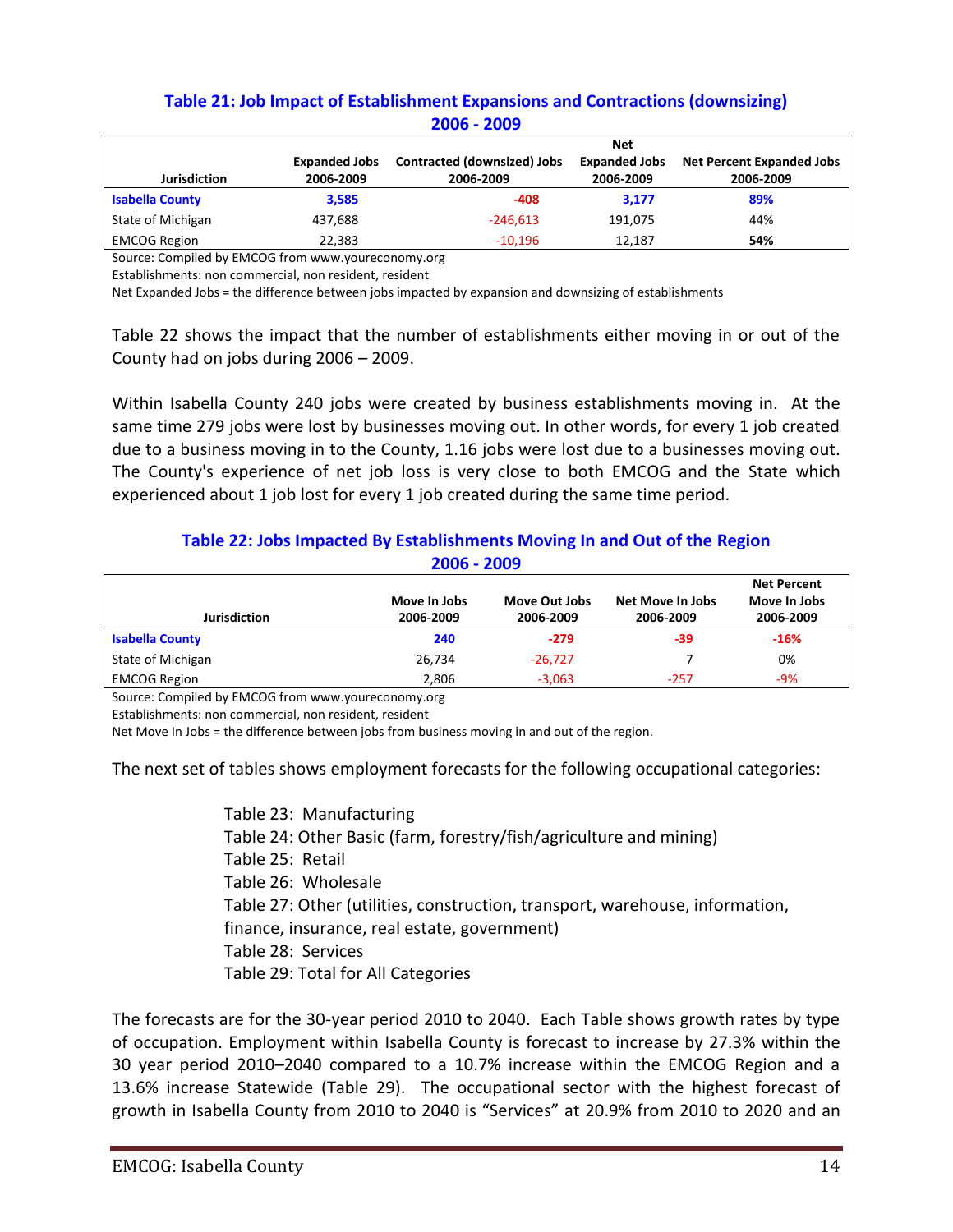additional growth of 29.7% from 2020 to 2040 for a 30 year growth of 57% (Table 28). Two of the occupational sectors, Manufacturing (Table 23) and Other Basic (Table 24) are forecast with reductions in employment over the 30 year time frame.

| <b>MANUFACIURING</b>   |         |         |         |                |                |  |  |
|------------------------|---------|---------|---------|----------------|----------------|--|--|
|                        |         |         |         | <b>Percent</b> | <b>Percent</b> |  |  |
|                        |         |         |         | <b>Change</b>  | <b>Change</b>  |  |  |
| <b>Jurisdiction</b>    | 2010    | 2020    | 2040    | 2010-2020      | 2020-2040      |  |  |
| Michigan               | 503,751 | 499,375 | 450,679 | $-0.9%$        | $-9.8%$        |  |  |
| <b>EMCOG Region</b>    | 33,223  | 32,310  | 28.946  | $-2.7%$        | $-10.4%$       |  |  |
| <b>Isabella County</b> | 1,901   | 1,752   | 1,612   | $-7.9%$        | $-8.0%$        |  |  |
|                        |         |         |         |                |                |  |  |

# **Table 23: Occupational Employment Forecasts 2010 - 2040 MANUFACTURING**

Source: Compiled by EMCOG from MDOT Planning; MDOT Source: Institute for Research, Employment and the Economy, University of Michigan, 2013

# **Table 24: Occupational Employment Forecasts 2010 - 2040 OTHER BASIC**

|                        |        |        |        | <b>Percent</b> | <b>Percent</b> |
|------------------------|--------|--------|--------|----------------|----------------|
|                        |        |        |        | <b>Change</b>  | <b>Change</b>  |
| <b>Jurisdiction</b>    | 2010   | 2020   | 2040   | 2010-2020      | 2020-2040      |
| Michigan               | 97,511 | 90.828 | 82,498 | $-6.9%$        | $-9.2%$        |
| <b>EMCOG Region</b>    | 15,963 | 14.698 | 13.137 | $-7.9%$        | $-10.6%$       |
| <b>Isabella County</b> | 1,856  | 1,620  | 1,346  | $-12.7%$       | $-16.9%$       |

Source: Compiled by EMCOG from MDOT Planning; MDOT Source: Institute for Research, Employment and the Economy, University of Michigan, 2013

#### **Table 25: Occupational Employment Forecasts 2010 - 2040 RETAIL**

|                        |         |         |         | <b>Percent</b><br><b>Change</b> | <b>Percent</b><br><b>Change</b> |
|------------------------|---------|---------|---------|---------------------------------|---------------------------------|
| <b>Jurisdiction</b>    | 2010    | 2020    | 2040    | 2010-2020                       | 2020-2040                       |
| Michigan               | 541,315 | 511,317 | 495.708 | $-5.5%$                         | $-3.1%$                         |
| <b>EMCOG Region</b>    | 44.768  | 42.029  | 40,202  | $-6.1%$                         | $-4.3%$                         |
| <b>Isabella County</b> | 3,825   | 3.910   | 4,228   | 2.2%                            | 8.2%                            |

Source: Compiled by EMCOG from MDOT Planning; MDOT Source: Institute for Research, Employment and the Economy, University of Michigan, 2013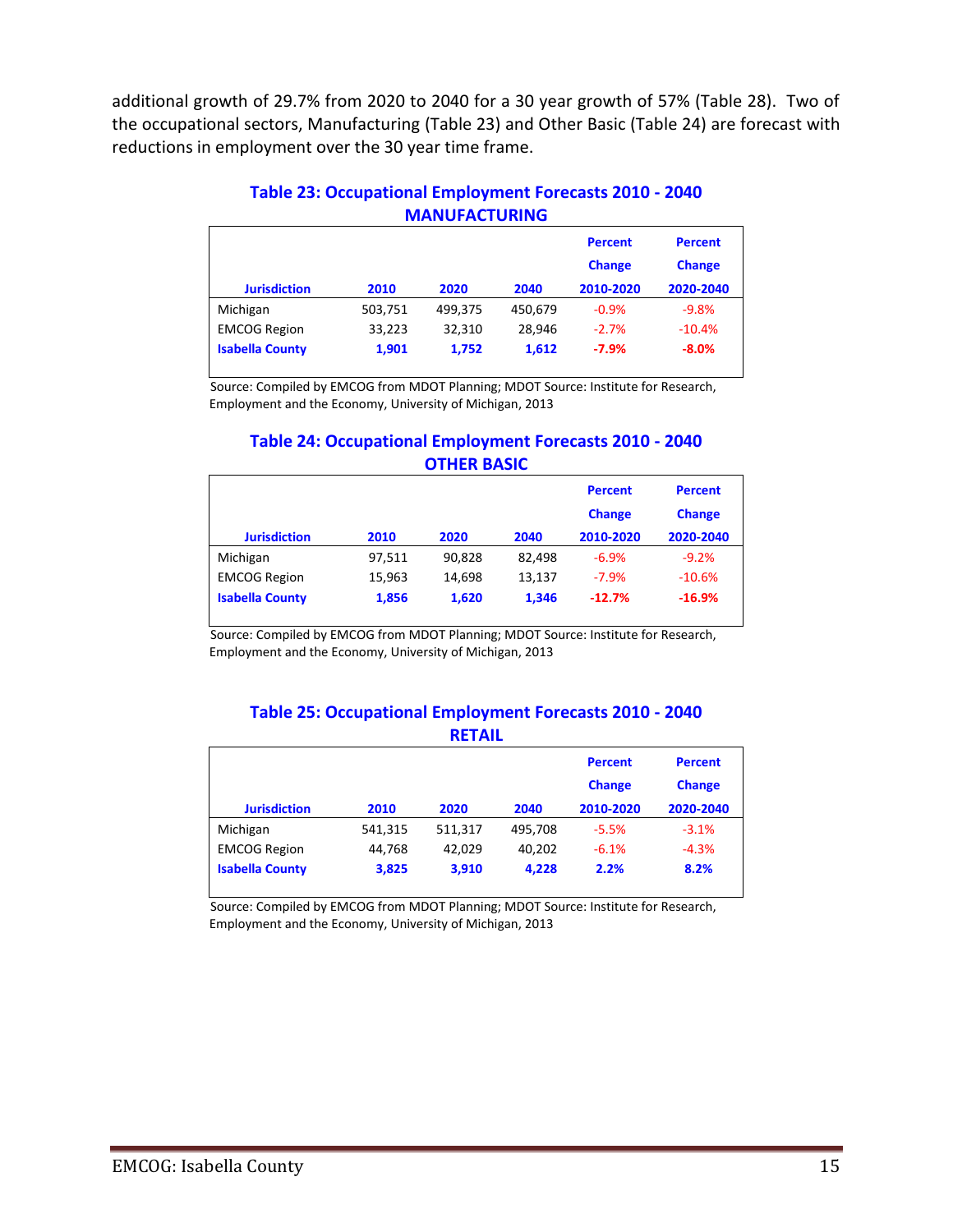### **Table 26: Occupational Employment Forecasts 2010 - 2040 WHOLESALE**

|                        |         |         |         | <b>Percent</b><br><b>Change</b> | <b>Percent</b><br><b>Change</b> |
|------------------------|---------|---------|---------|---------------------------------|---------------------------------|
| <b>Jurisdiction</b>    | 2010    | 2020    | 2040    | 2010-2020                       | 2020-2040                       |
| Michigan               | 166,559 | 162,998 | 154,786 | $-2.1%$                         | $-5.0%$                         |
| <b>EMCOG Region</b>    | 8,607   | 8,169   | 7,638   | $-5.1%$                         | $-6.5%$                         |
| <b>Isabella County</b> | 840     | 845     | 852     | 0.6%                            | 0.8%                            |

Source: Compiled by EMCOG from MDOT Planning; MDOT Source: Institute for Research, Employment and the Economy, University of Michigan, 2013

### **Table 27: Occupational Employment Forecasts 2010 - 2020 OTHER**

|                        |           |           |           | <b>Percent</b><br><b>Change</b> | <b>Percent</b><br><b>Change</b> |
|------------------------|-----------|-----------|-----------|---------------------------------|---------------------------------|
| <b>Jurisdiction</b>    | 2010      | 2020      | 2040      | 2010-2020                       | 2020-2040                       |
| Michigan               | 1,536,596 | 1,623,614 | 1,697,672 | 5.7%                            | 4.6%                            |
| <b>EMCOG Region</b>    | 109.826   | 114,316   | 119.908   | 4.1%                            | 4.9%                            |
| <b>Isabella County</b> | 18,140    | 19,408    | 21.627    | 7.0%                            | 15.5%                           |

Source: Compiled by EMCOG from MDOT Planning; MDOT Source: Institute for Research, Employment and the Economy, University of Michigan, 2013

# **Table 28: Occupational Employment Forecasts 2010 - 2040 SERVICES**

|                        |           |           |           | <b>Percent</b><br><b>Change</b> | <b>Percent</b><br><b>Change</b> |
|------------------------|-----------|-----------|-----------|---------------------------------|---------------------------------|
| <b>Jurisdiction</b>    | 2010      | 2020      | 2040      | 2010-2020                       | 2020-2040                       |
| Michigan               | 2,194,496 | 2,496,969 | 2,842,633 | 13.8%                           | 4.6%                            |
| <b>EMCOG Region</b>    | 141,039   | 158,728   | 181,560   | 12.5%                           | 14.4%                           |
| <b>Isabella County</b> | 11.472    | 13,868    | 17,985    | 20.9%                           | 29.7%                           |

Source: Compiled by EMCOG from MDOT Planning; MDOT Source: Institute for Research, Employment and the Economy, University of Michigan, 2013

### **Table 29: Occupational Employment Forecasts 2010 - 2040 ALL OCCUPATIONS**

|                        |           |           |           | <b>Percent</b><br><b>Change</b> | <b>Percent</b><br><b>Change</b> |
|------------------------|-----------|-----------|-----------|---------------------------------|---------------------------------|
| <b>Jurisdiction</b>    | 2010      | 2020      | 2040      | 2010-2020                       | 2020-2040                       |
| Michigan               | 5,040,226 | 5,385,100 | 5,723,975 | 6.8%                            | 6.3%                            |
| <b>EMCOG Region</b>    | 353,426   | 370.250   | 391,390   | 4.8%                            | 5.7%                            |
| <b>Isabella County</b> | 38,035    | 41.403    | 48.436    | 8.9%                            | 17.0%                           |

 Source: Compiled by EMCOG from MDOT Planning; MDOT Source: Institute for Research, Employment and the Economy, University of Michigan, 2013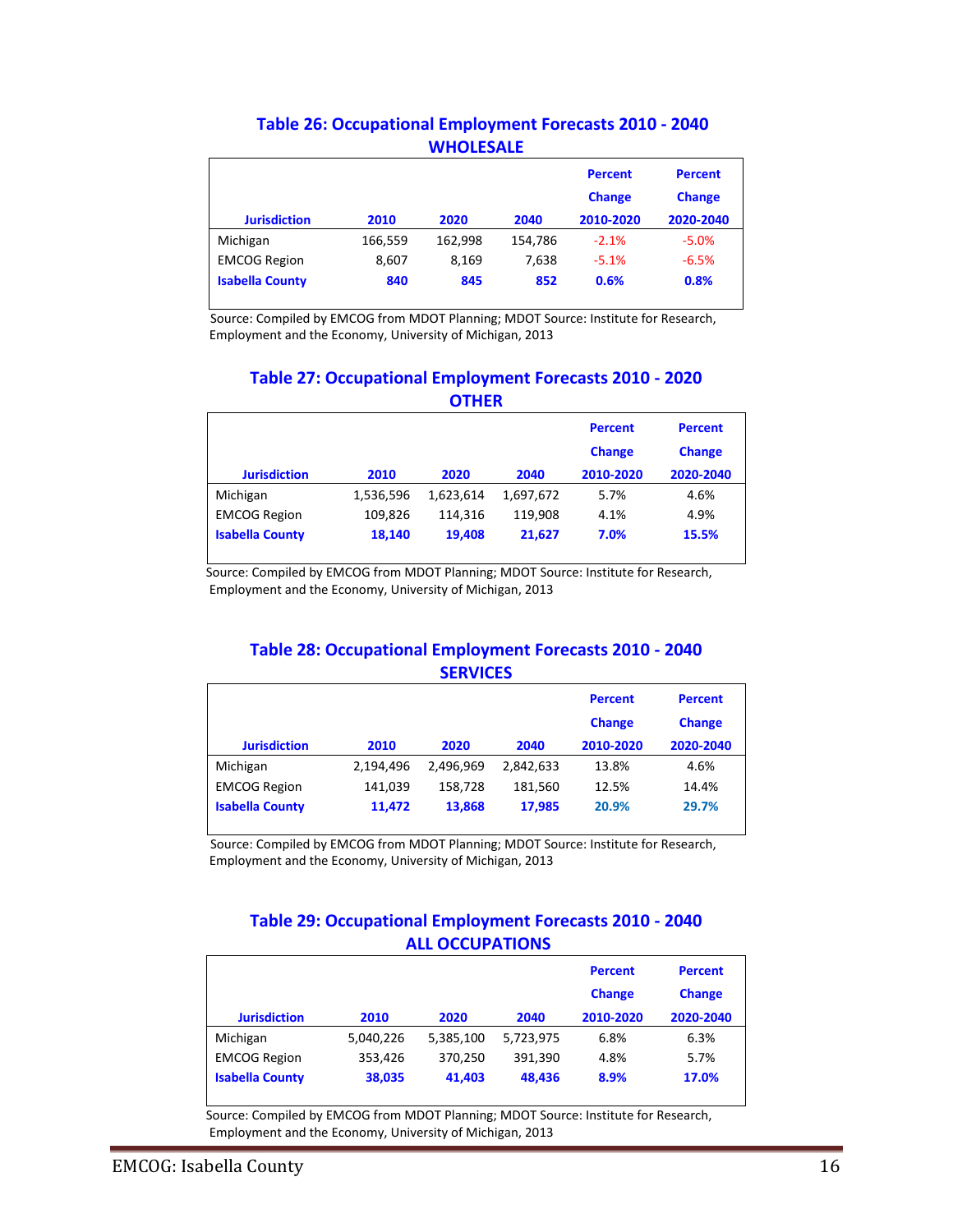### **INCOME, POVERTY AND EDUCATION**

Per capita personal income (PCPI) is widely used as an indicator of the economic well-being of residents in an area. Changes in PCPI provide a statistical measurement of an area's wealth and sustainability compared to regional or national benchmarks. PCPI is measured by totaling all income sources, wages and salaries, asset income and transfer payments and dividing that total by the total population.

Table 30 shows the National, State and Isabella County PCPI for December of 2011. The State and County is compared to the National PCPI of \$41,560. The PCPI for Isabella County and the State of Michigan are both below the National average.

**Table 30: Per Capita Personal Income**

|                                             | Table SV: Per Capita Personal Income |             |  |  |  |  |
|---------------------------------------------|--------------------------------------|-------------|--|--|--|--|
|                                             | and                                  |             |  |  |  |  |
| <b>Percent of National Average</b>          |                                      |             |  |  |  |  |
| <b>Percent of National</b><br>December 2011 |                                      |             |  |  |  |  |
| Area                                        | <b>PCPI</b>                          | <b>PCPI</b> |  |  |  |  |
| National                                    | 41,560                               |             |  |  |  |  |
| <b>Isabella County</b>                      | 27,960                               | 67.3%       |  |  |  |  |
| State                                       | 36,264                               | 87.3%       |  |  |  |  |
|                                             |                                      |             |  |  |  |  |

Source: Compiled by EMCOG from STATS America, January, 2013

Poverty is another strong indicator of the economic health and sustainability of the population of an area. Table 31 shows the level of poverty within Isabella County for the years 2000 and 2011 as compared to the EMCOG Region, the State and the Nation.

As a point of reference when reviewing Table 31, the 2012 preliminary estimated average U. S. Census poverty thresholds for annual income within the 48 contiguous states based on the size of the family unit are as follows:

| Size of Family Unit               | Annual Income |
|-----------------------------------|---------------|
| One person (unrelated individual) | \$11,722      |
| Under 65 Years                    | 11,945        |
| 65 Years and Over                 | 11,011        |
| Two People                        | 14,960        |
| Householder Under 65 Years        | 15,452        |
| Householder 65 Years and Over     | 13,891        |
| Three People                      | 18,287        |
| Four People                       | 23,497        |
| Five People                       | 27,815        |
| Six People                        | 31,485        |
| Seven People                      | 35,811        |
| Eight People                      | 39,872        |
|                                   |               |

Source: www/census.gov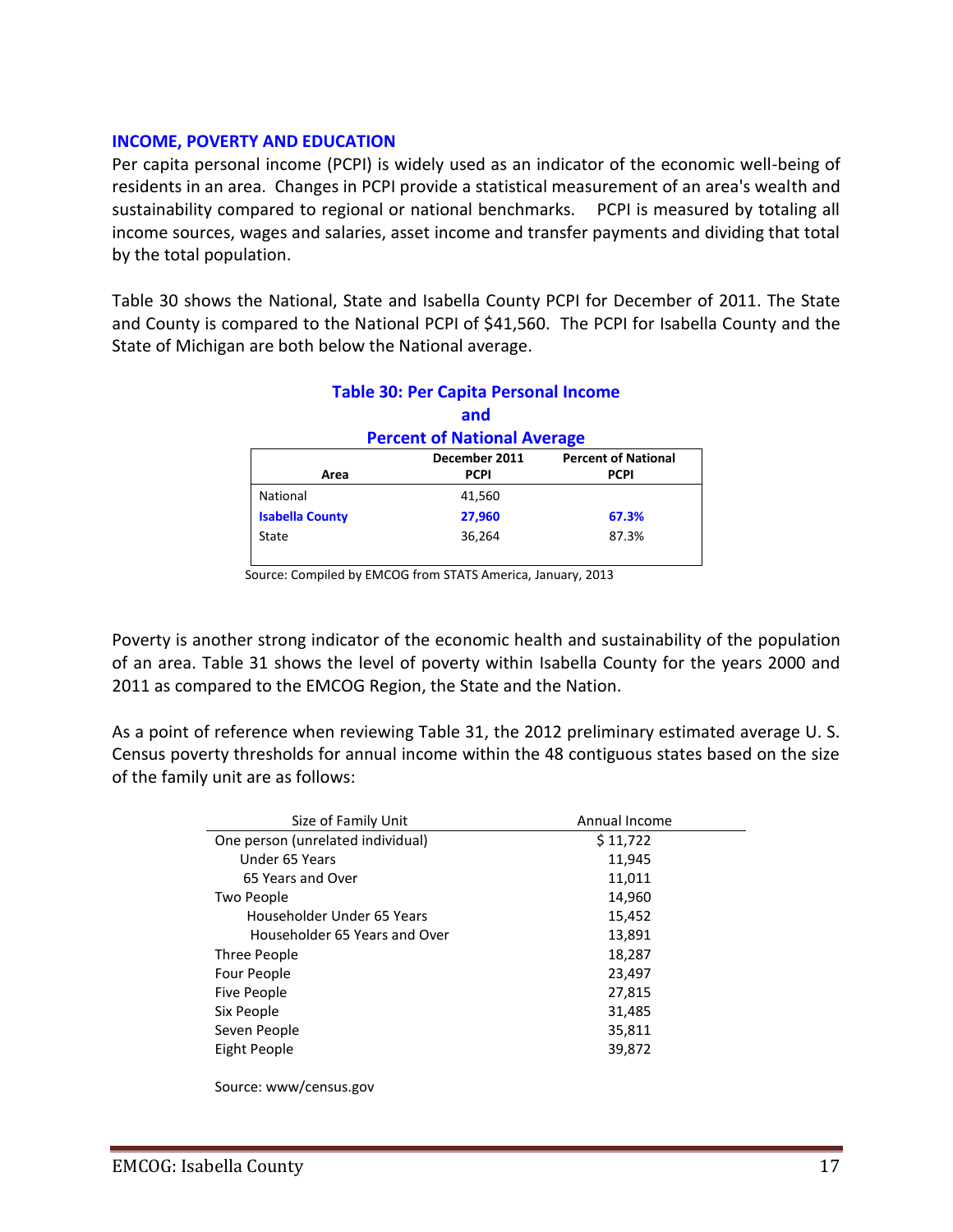As shown in the numbers shown below, the National percentage of the population at the poverty level has increased by 2.8 percentage points since 2000 compared to 9.6 percentage points in Isabella County and 6.5 percentage points for the Region. The actual number of people within Isabella County at the poverty level may have increased because the County population has grown at a greater rate of 11% during the same time frame (see Table 2) Neither the Nation, the State of Michigan, the EMCOG Region nor Isabella County has experienced a reduction in the poverty rate since the 2000 Census. The number of people in poverty is the equivalent of 1 out of every 3.3 persons in Isabella County.

| <u> Table 51. Feltent bi Fobulation At Fovel ty Level 2000 – 2011</u> |            |            |                            |  |  |  |
|-----------------------------------------------------------------------|------------|------------|----------------------------|--|--|--|
|                                                                       | 2000       | 2011       | 2011 Ratio of              |  |  |  |
|                                                                       | Percent of | Percent of | Persons in                 |  |  |  |
| Area                                                                  | Population | Population | <b>Poverty</b>             |  |  |  |
| <b>Isabella County</b>                                                | 20.4%      | 30.0%      | 1 Out of Every 3.3 Persons |  |  |  |
| National                                                              | 12.2%      | 15.0%      | 1 Out of Every 6.7 Persons |  |  |  |
| Michigan                                                              | 11.3%      | 17.5%      | 1 Out of Every 5.7 Persons |  |  |  |
| <b>EMCOG Region</b>                                                   | 12.3%      | 18.8%      | 1 Out of Every 5.3 Persons |  |  |  |

#### **Table 31: Percent of Population At Poverty Level 2000 – 2011**

Source: Compiled by EMCOG from U. S. Census Bureau American FactFinder

Another indicator of the economic viability of an area is the educational attainment of the population living there. Table 32 presents a comparison of Isabella County's educational attainment for 2000 and 2011 by identifying the percent of the population age 25 and older that does not have a high school diploma and the percent of the same population that has a degree (high school diploma or higher).

For Isabella County, as well as the EMCOG Region and the State, the numbers have been going in a positive direction for the past ten years. The portion of population without a high school diploma has decreased while the educational attainment at all levels has increased.

|                        |                    |                | Table 52. Education Attainment of Population 25 and Older 2000 - 2011 |                |                  |                  |
|------------------------|--------------------|----------------|-----------------------------------------------------------------------|----------------|------------------|------------------|
|                        |                    | 2011           |                                                                       |                |                  |                  |
|                        | 2000               | Percent        |                                                                       | 2011           | 2000             | 2011             |
|                        | Percent            | Without        | 2000                                                                  | Percent        | Percent          | Percent          |
|                        | Without            | <b>High</b>    | <b>Percent With</b>                                                   | With           | with             | with             |
|                        | <b>High School</b> | <b>School</b>  | <b>Diploma</b>                                                        | <b>Diploma</b> | <b>Bachelors</b> | <b>Bachelors</b> |
|                        |                    |                |                                                                       |                |                  |                  |
| Area                   | <b>Diploma</b>     | <b>Diploma</b> | Or Higher                                                             | or Higher      | or Higher        | or Higher        |
|                        |                    |                |                                                                       |                |                  |                  |
| <b>Isabella County</b> | 13.9%              | 10.4%          | 86.1%                                                                 | 89.6%          | 23.9 %           | 25.7%            |
| Michigan               | 16.6%              | 11.6%          | 83.4%                                                                 | 88.4%          | 21.8%            | 25.3%            |

**Table 32: Education Attainment of Population 25 and Older 2000 - 2011**

Source: Compiled by EMCOG from Factfinder.census.gov

### **TAXABLE VALUES, TAX RATES AND HOUSING**

The economic health of a community is, in many ways, tied to the health of its tax base. Without a healthy tax base essential services are difficult to deliver and the quality of life amenities that keep residents and businesses and attract new, become threatened. Without a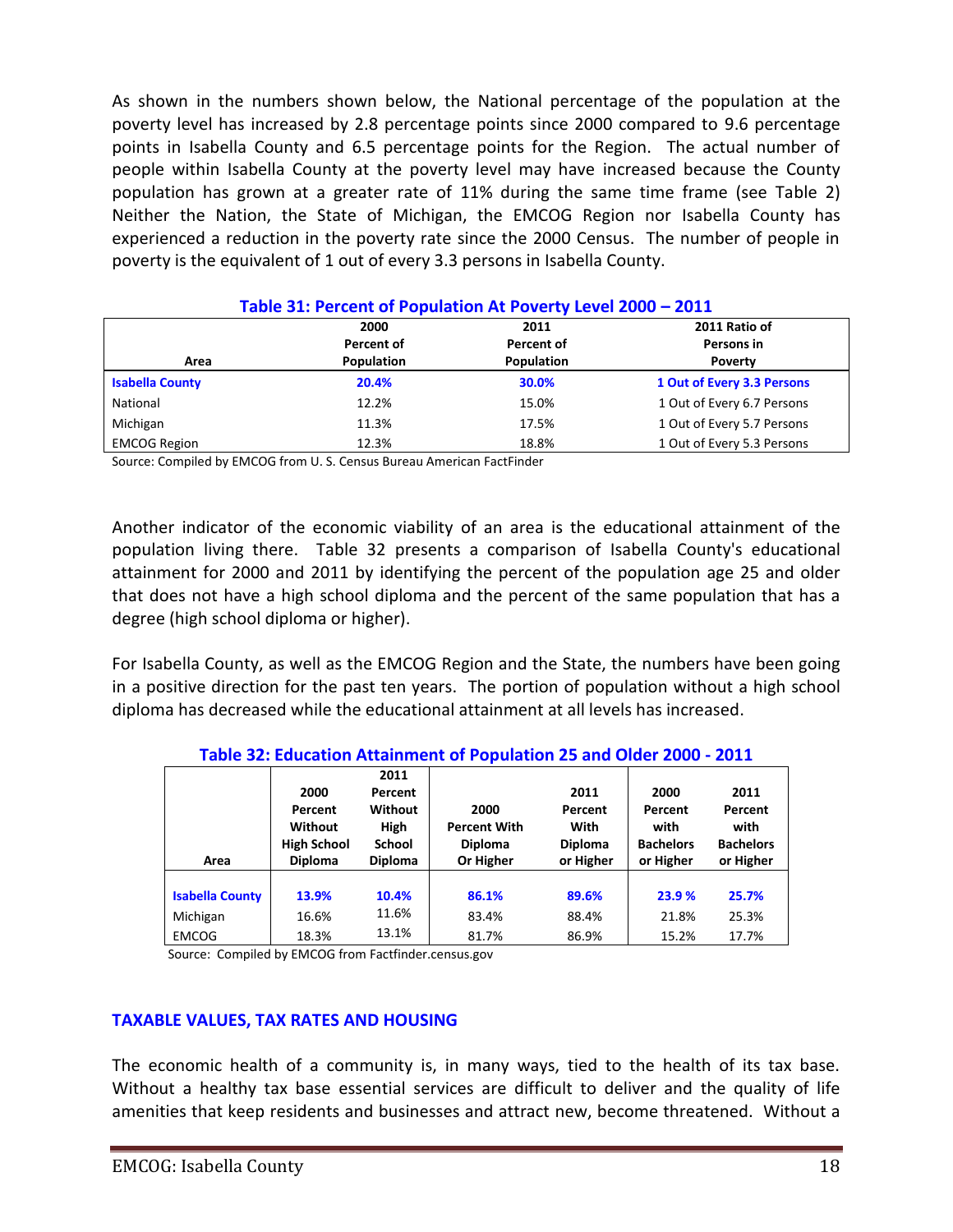sustainable tax base, bonds and tax initiatives for everything from public safety, education, local roads to water and sewer, are also be at risk.

Table 33 presents a comparison of taxable values for Isabella County, the EMCOG Region, and Michigan for the years 2000, 2005 and 2011. During the period 2000–2005 Isabella County's taxable value increase of 42.1% was greater than the increase for the EMCOG Region and for the State as a whole. During the years 2005–2011 the rate of growth of taxable value slowed for Isabella County (23.9%). As is shown in Table 33 the Isabella County rate of growth in tax valuation was significantly higher in recent years (2005-2011) compared to Michigan's rate of growth of less than 1%, indicating more sustainability and growth in the County.

| Table 33: Property Tax Valuation 2000 - 2011 |                                                           |                                                           |                                  |                                                           |                                  |  |
|----------------------------------------------|-----------------------------------------------------------|-----------------------------------------------------------|----------------------------------|-----------------------------------------------------------|----------------------------------|--|
| <b>Jurisdiction</b>                          | 2000<br><b>Taxable</b><br><b>Valuation</b><br>(million's) | 2005<br><b>Taxable</b><br><b>Valuation</b><br>(million's) | Percent<br>Change<br>2000 - 2005 | 2011<br><b>Taxable</b><br><b>Valuation</b><br>(million's) | Percent<br>Change<br>2005 - 2011 |  |
| <b>Isabella County</b>                       | 925.1                                                     | 1.314.2                                                   | 42.1%                            | 1.627.8                                                   | 23.9%                            |  |
| State                                        | 240.647.5                                                 | 321,653.1                                                 | 33.7%                            | 323,615.6                                                 | 0.6%                             |  |
| <b>EMCOG Region</b>                          | 17,393.6                                                  | 22,078.3                                                  | 26.9%                            | 24,285.3                                                  | 10.0%                            |  |

Source: Compiled by EMCOG from 2000, 2005, and 2011 Ad Valorem Property Tax Report, Michigan Department of Treasury

Table 34 presents a comparison of the average tax rates levied for Isabella County, the EMCOG Region and for Michigan for the years 2000, 2005 and 2011. The tax rates are a calculation that represents an overall average millage rate based on total taxable values and total taxes levied. Tax millage rates are based on \$1.00 per \$1,000 of assessed valuation.

During the years 2000–2005 the County's overall millage rate decreased by -0.8% compared to a decrease of -1.7% in EMCOG and an increase of 1.4% for the State. During the next six years (2005–2011) the millage rate within the County increased by 1.7%, compared to modest increases in the tax millage rates for both the EMCOG Region and the State.

| Table 34: Property Tax Rates 2000 - 2011 |                 |                 |             |                 |             |  |  |  |
|------------------------------------------|-----------------|-----------------|-------------|-----------------|-------------|--|--|--|
|                                          | 2000            | 2005            | Percent     | 2011            | Percent     |  |  |  |
|                                          | Average         | Average         | Change      | Average         | Change      |  |  |  |
| <b>Jurisdiction</b>                      | <b>Tax Rate</b> | <b>Tax Rate</b> | 2000 - 2005 | <b>Tax Rate</b> | 2005 - 2011 |  |  |  |
| <b>Isabella County</b>                   | 38.75           | 38.45           | $-0.8%$     | 39.10           | 1.7%        |  |  |  |
| State                                    | 39.32           | 39.88           | 1.4%        | 40.00           | 0.3%        |  |  |  |
| <b>EMCOG Region</b>                      | 35.58           | 34.99           | $-1.7%$     | 35.05           | 0.2%        |  |  |  |

### **Table 34: Property Tax Rates 2000 - 2011**

Source: Compiled by EMCOG from 2000, 2005, and 2011 Ad Valorem Property Tax Report, Michigan Department of Treasury Average Tax Rate: calculation based on total taxes levied and total taxable valuation

Another indicator of the economic health of an area is the status of the growth of the housing stock and vacancy rates. Table 35 shows the 2000 and 2011 housing units and the rate of growth in housing units since the 2000 Census for Isabella County, the EMCOG Region, and the State. During this eleven-year period Isabella County experienced a 15.8% increase in housing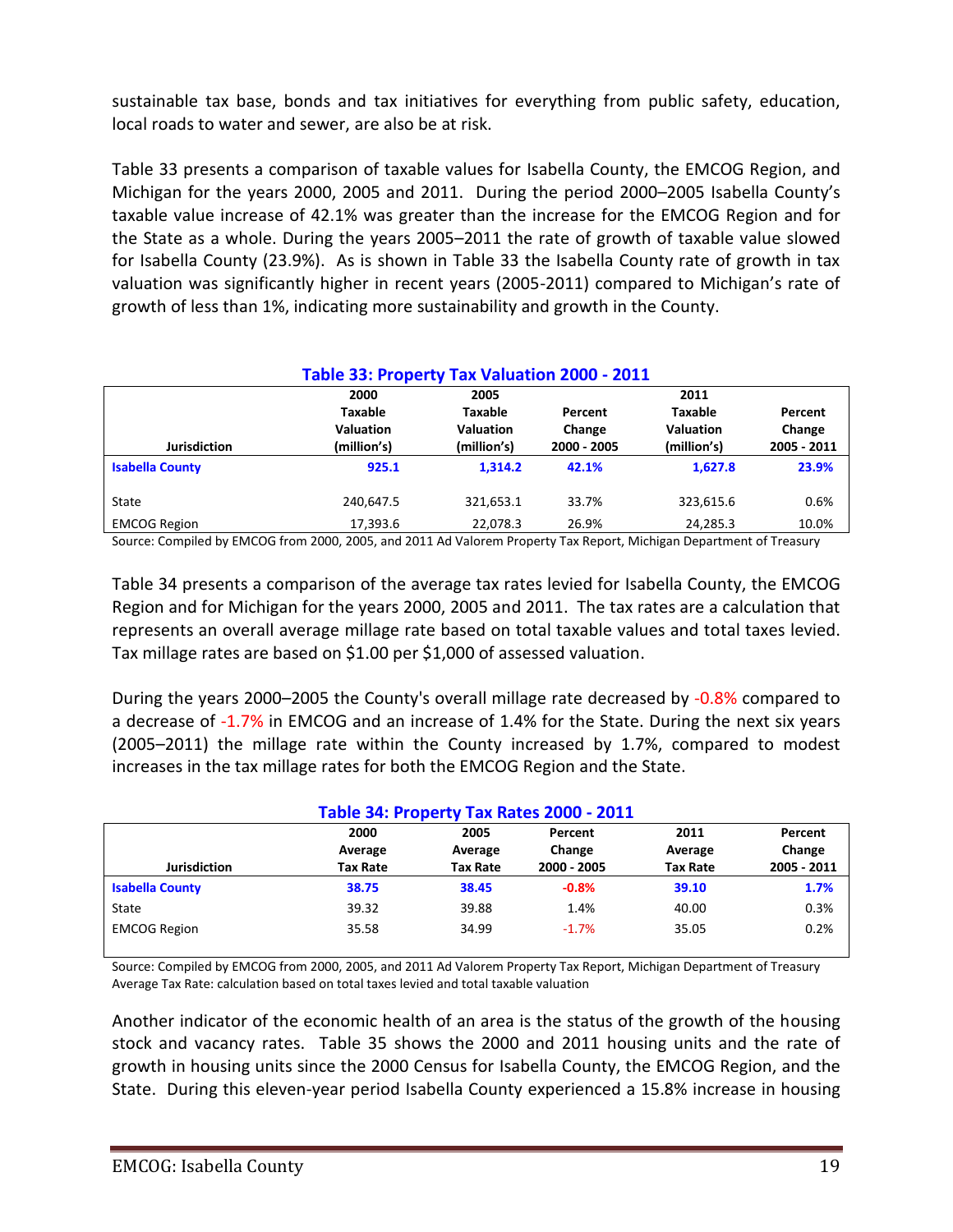units, which is nearly four times the increase in the EMCOG Region as a whole (4.7%) and more than twice the statewide increase of 7.0%

| <b>Table 35: Housing Units 2000 - 2011</b> |                                    |                                    |                                      |  |  |  |  |
|--------------------------------------------|------------------------------------|------------------------------------|--------------------------------------|--|--|--|--|
| <b>Jurisdiction</b>                        | 2000 Total<br><b>Housing Units</b> | 2011 Total<br><b>Housing Units</b> | <b>Percent Change</b><br>2000 - 2011 |  |  |  |  |
| <b>Isabella County</b>                     | 24.528                             | 28.403                             | 15.8%                                |  |  |  |  |
| State                                      | 4,234,279                          | 4,532,215                          | 7.0%                                 |  |  |  |  |
| <b>EMCOG Region</b>                        | 345.374                            | 396.223                            | 4.7%                                 |  |  |  |  |

Source: Compiled by EMCOG from U.S. Census StatsAmerica 2007-2011 Estimates

While Isabella County experienced gains in housing units during the past 11 years, the vacancy rate data in Table 36 provides further information: the number of vacant housing units in 2000 and 2011 and the percent those vacant units are of the total housing for the same time period.

> Note: the vacancy rates are based on U. S. Census data. The Census determines a housing unit as vacant *if no one is living in it at the time of the interview, unless its occupants are only temporarily absent. A vacant unit may be one which is entirely occupied by persons who have a usual residence elsewhere* [\(www.census.gov\)](http://www.census.gov/). Based on this definition, second homes are counted as vacant.

As shown below, the increase in housing in Isabella County (15.8% from Table 35) is greater than the increase in vacancies (4.3 percentage points) for the County. The overall vacancy rate for Isabella County has grown from 8.6% in 2000 to 12.9% in 2011.

| Table 36: Housing Vacancies 2000 - 2011 |                                               |       |                      |                 |                                                                      |  |  |
|-----------------------------------------|-----------------------------------------------|-------|----------------------|-----------------|----------------------------------------------------------------------|--|--|
|                                         | 2000<br>2000 Vacant<br>2011 Vacant<br>Vacancy |       |                      | 2011<br>Vacancy | <b>Change In Housing</b><br><b>Vacancy Rate</b><br>Percentage points |  |  |
| <b>Jurisdiction</b>                     | <b>Housing Units</b>                          | Rate  | <b>Housing Units</b> | Rate            | 2000 - 2011                                                          |  |  |
| <b>Isabella County</b>                  | 2,103                                         | 8.6%  | 3.657                | 12.9%           | 4.3                                                                  |  |  |
| State                                   | 448.618                                       | 10.6% | 707.033              | 15.6%           | 5.0                                                                  |  |  |
| <b>EMCOG Region</b>                     | 70,702                                        | 18.7% | 88,348               | 22.3%           | 3.6                                                                  |  |  |

Source: Compiled by EMCOG from U.S. Census StatsAmerica 2007-2011 Estimates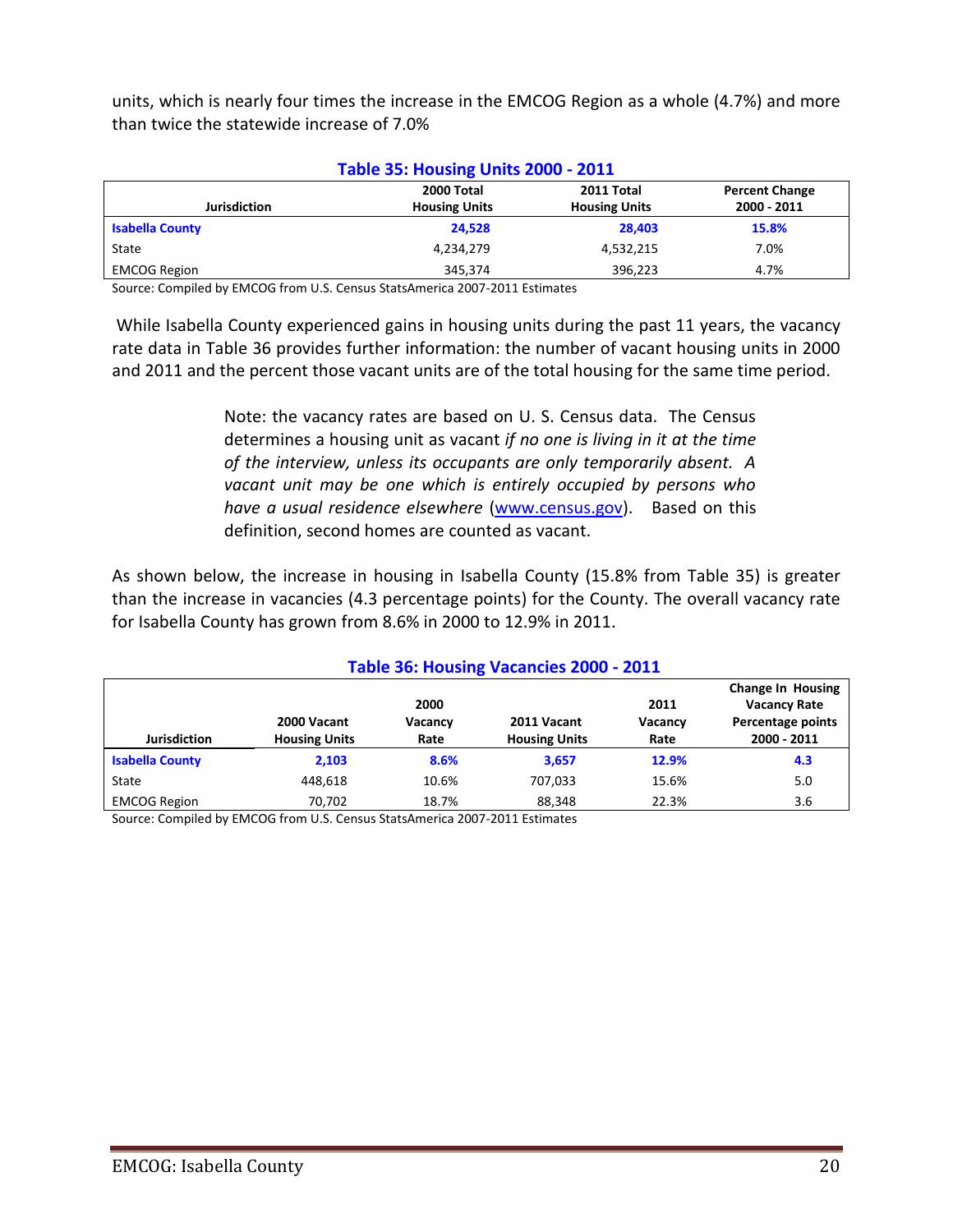### **SUMMARY OF DATA FOR ISABELLA COUNTY**

The following is a list of highlights of findings of the economic data for Isabella County:

### **POPULATION AND HOUSEHOLD TRENDS**

- Isabella County's population grew by 11% since 2000 (Table 2).
- Population is forecast to increase through 2040 at a rate of 0.47% per year (Table 3).
- In spite of the projection of population loss from the out migration of "Persons Under the Age of 65", the "International Migration" and the "Natural Increase" (births – deaths) population subsets will increase by 4,200 by the year 2030 and a total of 13,300 by the year 2040 (Table 3).
- The rate of population growth is forecast to grow by 3.2% from 2010 2020 and another 11.3% from 2020-2040 (Table 4).
- Isabella County's population is the youngest in the Region. The median age has increased slightly from 22.7 in 1980 to 25.1 in 2010 (Table 5).
- The number of households is forecast to increase from 2010 to 2040 at a greater rate than population growth indicating a trend to a smaller household size (Table 6).

### **EMPLOYMENT, JOBS AND SALES**

- The 24-month (2011-2012) average unemployment rate for Isabella County of 6.1% is lower than the National rate of 8.1% and the EMCOG rate of 8.3% (Table 7).
- Isabella County's population is estimated to increase by 2.7% during the daytime due to the net impact of workers commuting to jobs within and outside of the County (Table 8).
- Overall, workers are imported from outside of Isabella County to work within the County (Table 9)
- Resident sector businesses (i.e., either stand alone businesses or businesses headquartered with the County or state) make up 90% of businesses within Isabella County (Table 10).
- Approximately 90% of the resident sector businesses in Isabella County are either selfemployed (1 employee) or Stage 1 (2-9 employees) (Table 11).
- Stage 2 companies (10-99 employees) make up about 9.6% of businesses in Isabella County (Table 11).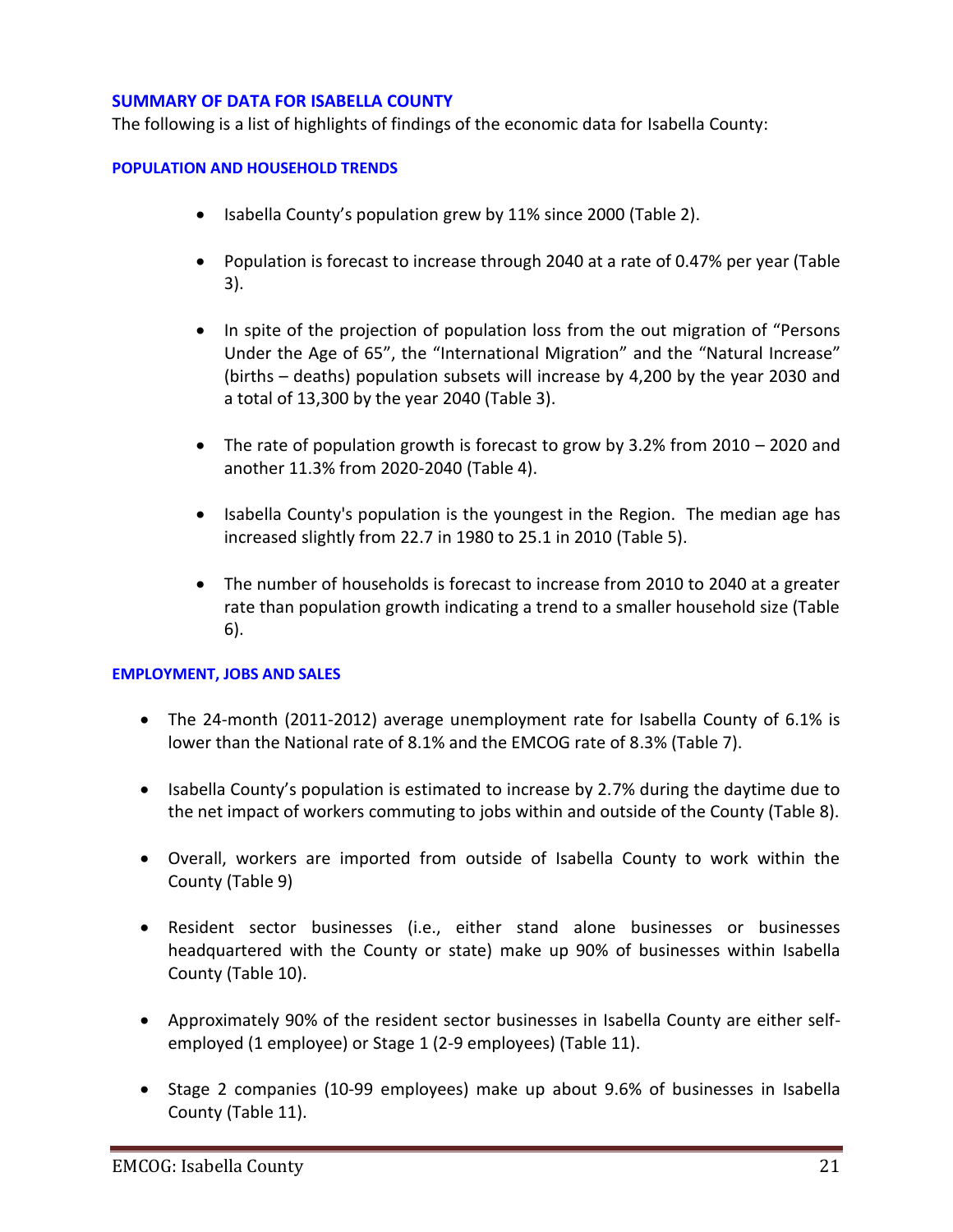- 60% of jobs in Isabella County come from resident sector businesses; the least amount of jobs (13.3%) is in the non-resident sector (Table 12).
- 67% of resident sector jobs in Isabella County are from either Stage 1 or Stage 2 businesses (Table 13).
- Resident businesses generate 67% of sales within Isabella County (Table 14).
- The Self-Employed and Stage 1 businesses (2-9 employees) generate nearly 30% of sales within Isabella County (Table 15).
- Stage 2 businesses (10-99 employees) generate over 37% of sales within Isabella County (Table 15).
- During the four year period 2006 2009 the Self-Employed businesses in Isabella County experienced a small growth in sales of 1.8% while Stage 1 businesses experienced a larger increase of 4.0% (Table 16).
- During the four year period 2006 2009 the Stage 2 businesses in Isabella County experienced a decrease in sales of -7.0% (Table 16).
- Stage 3 businesses which make up less than 1% of businesses and 13.5% of jobs in Isabella County experienced a 0.2% increase in sales during the same 4 year period (2006-2009. (Table 16).
- Stage 4 businesses In Isabella County experienced the largest growth in sales during the 2006-2009 timeframe of 13.3% (Table 16).
- From 2006 to 2009 the following business activity occurred in Isabella County:
	- For every 1 business that opened, 0.77 businesses closed (Table 17).
	- For every 1 job created from businesses opening, 1.28 jobs were lost due to business closures (Table 20).
	- For every 1 business that expanded, 0.33 businesses downsized (Table 18).
	- For every 1 job created from business expansion, 0.95 jobs were lost due to business downsizing (Table 21).
	- For every 1 business that moved in to the County, 1.42 businesses moved out of the County (Table 19).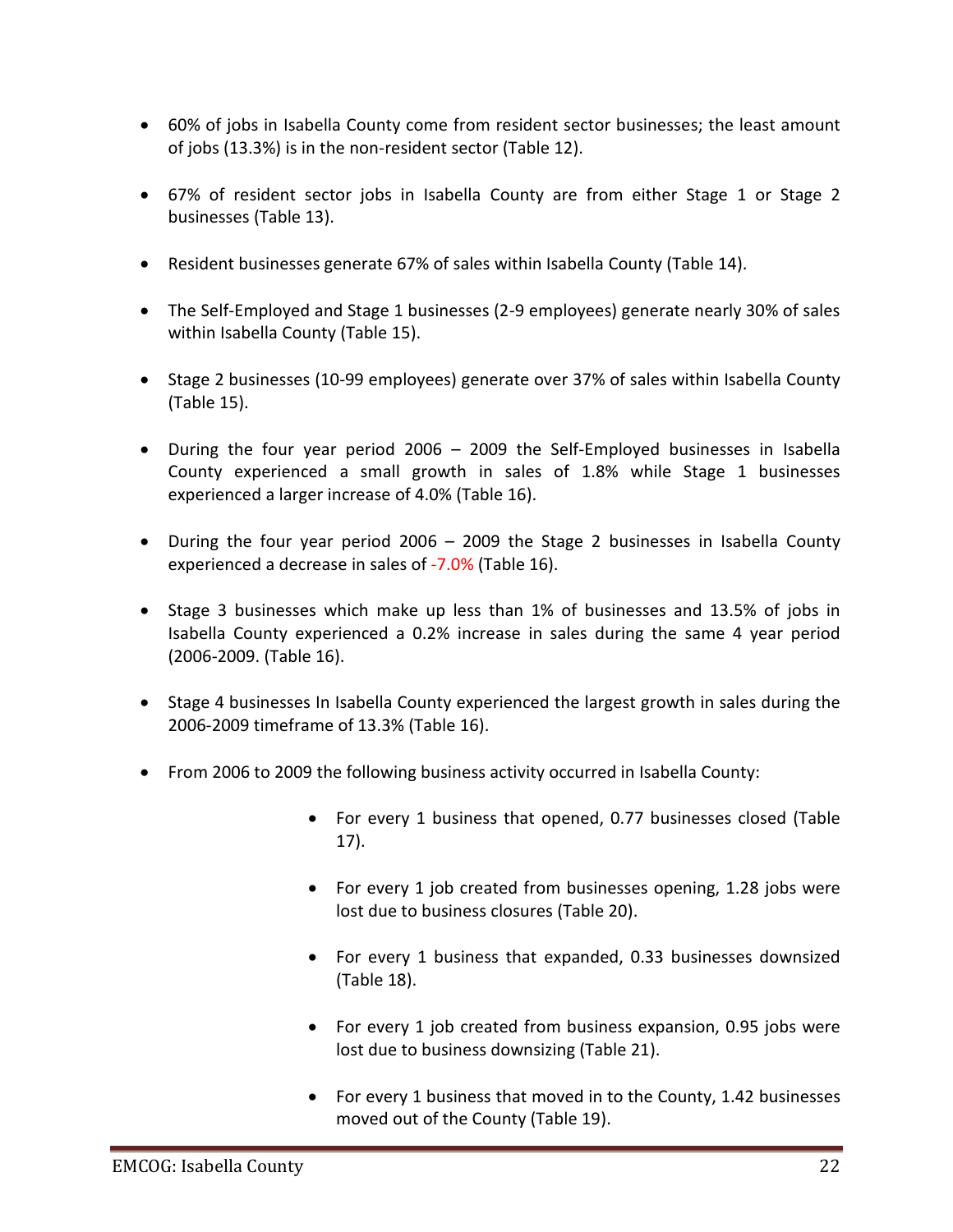- For every 1 job created from businesses moving in to the County, 1.16 jobs were lost due to businesses moving out of the County (Table 22).
- Employment Sector Forecasts: 2010-2040
	- The largest employee occupation sector is "Other" [utilities, construction, transport, warehouse, information, finance, insurance, real estate, government] (Table 27).
	- The second largest employee occupation sector is "Services" (Table 28).
	- The largest forecast increase in jobs at 20.9% (2010-2020) and another 29.7% (2020-2040 "Services" (Table 28).
	- Both "Manufacturing" and "Other Basic" [farm, forestry, fish, agriculture and mining] employment sectors in Isabella County are forecast to lose jobs by 2040 (Tables 23 and 24).
	- The employment sector numbers as a whole are forecast to increase 9% by 2020 and another 17% by 2040 (Table 29).

### **INCOME, POVERTY AND EDUCATION**

- Isabella County's 24-month 2011 PCPI (per capita personal income) is 67.3% of the National average. (Table 30).
- 30% of Isabella County's population (2011) is at the poverty level, an increase of 9.6 percentage points since 2000 (Table 31).
- The portion of Isabella County's population with a high school diploma has been increasing steadily since 2000 (Table 32).
- The portion of Isabella County's population that has a college degree or higher has been increasing steadily since 2000 (Table 32)